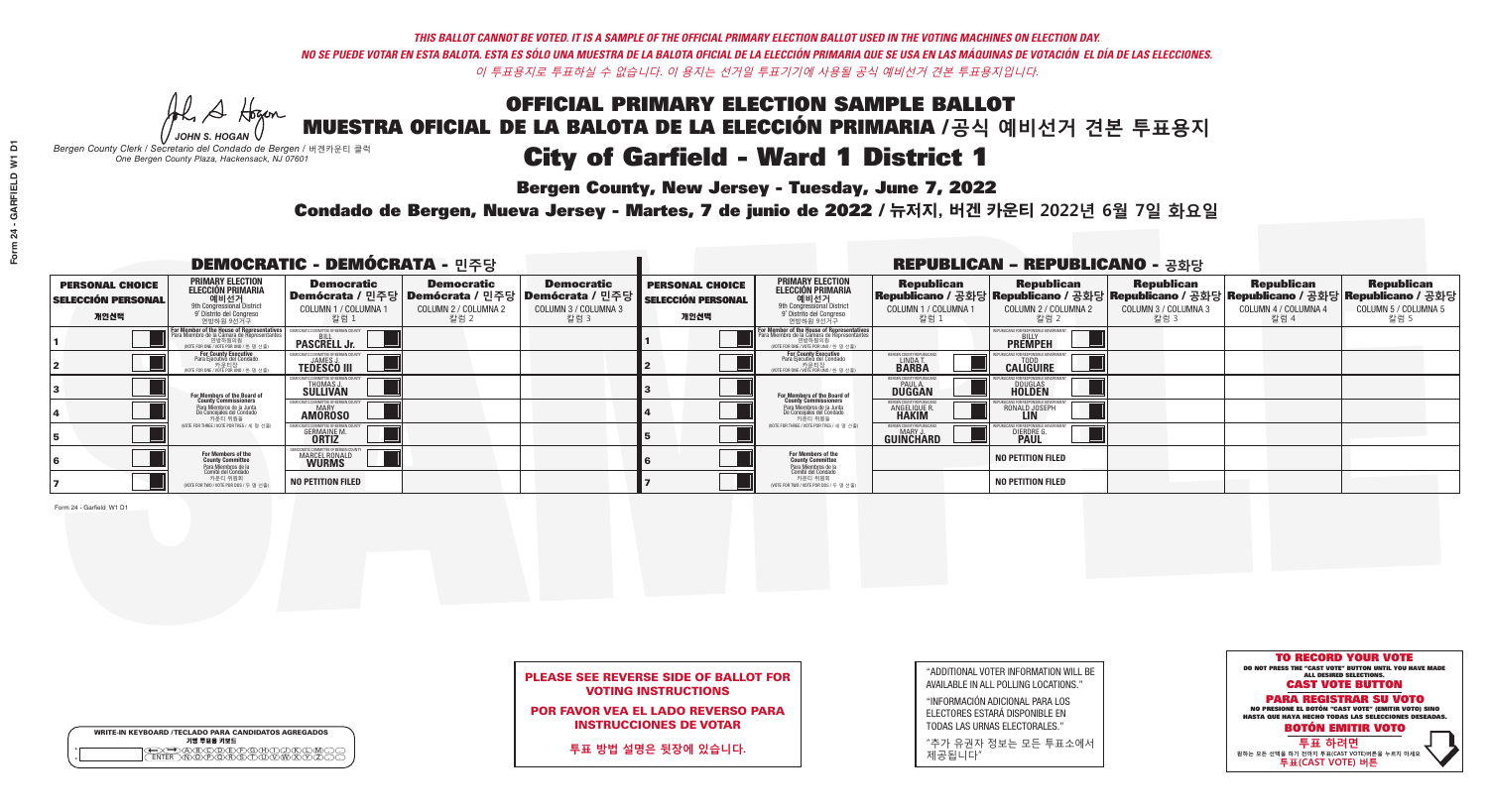## OFFICIAL PRIMARY ELECTION SAMPLE BALLOT MUESTRA OFICIAL DE LA BALOTA DE LA ELECCIÓN PRIMARIA /**공식 예비선거 견본 투표용지** City of Garfield - Ward 1 District 2

**Bergen County, New Jersey - Tuesday, June 7, 2022** 

A Hogan *JOHN S. HOGAN*

|         | <b>WRITE-IN KEYBOARD /TECLADO PARA CANDIDATOS AGREGADOS</b><br>기명 투표용 키보드 |
|---------|---------------------------------------------------------------------------|
| $\circ$ |                                                                           |

*Bergen County Clerk / Secretario del Condado de Bergen /* 버겐카운티 클럭 *One Bergen County Plaza, Hackensack, NJ 07601*



### PLEASE SEE REVERSE SIDE OF BALLOT FOR VOTING INSTRUCTIONS

POR FAVOR VEA EL LADO REVERSO PARA INSTRUCCIONES DE VOTAR

**투표 방법 설명은 뒷장에 있습니다.**

| "ADDITIONAL VOTER INFORMATION WILL BE |
|---------------------------------------|
| AVAILABLE IN ALL POLLING LOCATIONS."  |
|                                       |

"INFORMACIÓN ADICIONAL PARA LOS ELECTORES ESTARÁ DISPONIBLE EN TODAS LAS URNAS ELECTORALES."

"추가 유권자 정보는 모든 투표소에서 제공됩니다"

Condado de Bergen, Nueva Jersey - Martes, 7 de junio de 2022 / 뉴저지, 버겐 카운티 2022년 6월 7일 화요일 *One Bergen County Plaza, Hackensack, NJ 07601*

| <b>DEMOCRATIC - DEMÓCRATA - 민주당</b>                         |                                                                                                                            |                                                                   |                                                   |                                                                                                              | <b>REPUBLICAN - REPUBLICANO - 공화당</b>                       |                                                                                                                                                  |                                                            |                                                                                                                                                |                                                   |                                                   |                                                   |  |
|-------------------------------------------------------------|----------------------------------------------------------------------------------------------------------------------------|-------------------------------------------------------------------|---------------------------------------------------|--------------------------------------------------------------------------------------------------------------|-------------------------------------------------------------|--------------------------------------------------------------------------------------------------------------------------------------------------|------------------------------------------------------------|------------------------------------------------------------------------------------------------------------------------------------------------|---------------------------------------------------|---------------------------------------------------|---------------------------------------------------|--|
| <b>PERSONAL CHOICE</b><br><b>SELECCIÓN PERSONAL</b><br>개인선택 | <b>PRIMARY ELECTION</b><br>ELECCIÓN PRIMARIA<br>에비선거<br><sup>애비선거</sup><br><sup>9</sup> Distrite del Congreso<br>연방하원 9선거구 | <b>Democratic</b><br>COLUMN 1 / COLUMNA<br>칼럼 1                   | <b>Democratic</b><br>COLUMN 2 / COLUMNA 2<br>칼럼 2 | <b>Democratic</b><br>  Demócrata / 민주당   Demócrata / 민주당   Demócrata / 민주당  <br>COLUMN 3 / COLUMNA 3<br>칼럼 3 | <b>PERSONAL CHOICE</b><br><b>SELECCIÓN PERSONAL</b><br>개인선택 | <b>PRIMARY ELECTION</b><br>ELECCIÓN PRIMARIA<br>애비선거<br><sup>애</sup> Congressional District<br>º Distrito del Congreso<br>연방하원 9선거구              | <b>Republican</b><br>COLUMN 1 / COLUMNA 1<br>"칼럼 1         | <b>Republican</b><br>Republicano / 공화당 Republicano / 공화당 Republicano / 공화당 Republicano / 공화당 Republicano / 공화당<br>COLUMN 2 / COLUMNA 2<br>칼럼 2 | <b>Republican</b><br>COLUMN 3 / COLUMNA 3<br>칼럼 3 | <b>Republican</b><br>COLUMN 4 / COLUMNA 4<br>칼럼 4 | <b>Republican</b><br>COLUMN 5 / COLUMNA 5<br>칼럼 5 |  |
|                                                             | <b>For Member of the House of Representatives</b><br>Para Miembro de la Cámara de Representantes                           | COMMITTEE OF BERGEN C<br><b>PASCRELL Jr.</b>                      |                                                   |                                                                                                              |                                                             | F <mark>or Member of the House of Representatives</mark><br>Para Miembro de la Cámara de Representantes<br>NOTE FOR ONE / VOTE POR UNO / 한 명 선출) |                                                            | <b>FPUBLICANS FOR RESPONSIBLE GOVERNMEN</b><br><b>PREMPEH</b>                                                                                  |                                                   |                                                   |                                                   |  |
|                                                             | For County Executive<br>Para Ejecutivo del Condado<br>가운티장<br>VOTE FOR ONE / VOTE POR UNO / 한 명 선출)                        | )FMOCRATIC COMMITTEE OF BERGEN (<br>JAMES J<br><b>TEDESCO III</b> |                                                   |                                                                                                              |                                                             | For County Executive<br>Para Ejecutivo del Condado<br>가운티장<br>(VOTE FOR ONE / VOTE POR UNO / 한 명 선출)                                             | ERGEN COUNTY REPUBLICA<br><b>LINDAT</b><br><b>BARBA</b>    | <b>CALIGUIRE</b>                                                                                                                               |                                                   |                                                   |                                                   |  |
|                                                             | For Members of the Board of<br>County Commissioners                                                                        | <b>THOMAS J.</b><br><b>SULLIVAN</b>                               |                                                   |                                                                                                              |                                                             | <b>For Members of the Board of County Commissioners</b>                                                                                          | ERGEN COUNTY REPUBLICAN<br><b>PAUL A.</b><br><b>DUGGAN</b> | <b>DOUGLAS</b>                                                                                                                                 |                                                   |                                                   |                                                   |  |
|                                                             | Para Miembros de la Junta<br>De Concejales del Condado<br>카운티 위원들                                                          | (IC COMMITTEE OF BERGEN COUN<br><b>AMOROSO</b>                    |                                                   |                                                                                                              |                                                             | Para Miembros de la Junta<br>De Concejales del Condado<br>카운티 위원들                                                                                | ERGEN COUNTY REPUBLICAN<br><b>ANGELIQUE F</b>              | RONALD JOSEPH                                                                                                                                  |                                                   |                                                   |                                                   |  |
|                                                             | (VOTE FOR THREE / VOTE POR TRES / 세 명 선출)                                                                                  | <b>GERMAINE M.</b><br><b>ORTIZ</b>                                |                                                   |                                                                                                              |                                                             | (VOTE FOR THREE / VOTE POR TRES / 세 명 선출)                                                                                                        | ERGEN COUNTY REPUBLICAN<br>MARY J<br><b>GUINCHARD</b>      | <b>DIERDRE G</b><br><b>PAUL</b>                                                                                                                |                                                   |                                                   |                                                   |  |
|                                                             | For Members of the<br>County Committee<br>Para Miembros de la<br>Comité del Condado                                        | NO PETITION FILED                                                 |                                                   |                                                                                                              |                                                             | For Members of the<br>County Committee                                                                                                           |                                                            | <b>NO PETITION FILED</b>                                                                                                                       |                                                   |                                                   |                                                   |  |
|                                                             | 카운티 위원회<br>NOTE FOR TWO / VOTE POR DOS / 두 명 선출)                                                                           | <b>NO PETITION FILED</b>                                          |                                                   |                                                                                                              |                                                             | Para Miembros de la<br>Comité del Condado<br>카운티 위원회<br>(VOTE FOR TWO / VOTE POR DOS / 두 명 선출)                                                   |                                                            | <b>NO PETITION FILED</b>                                                                                                                       |                                                   |                                                   |                                                   |  |

Form 24 - Garfield W1 D2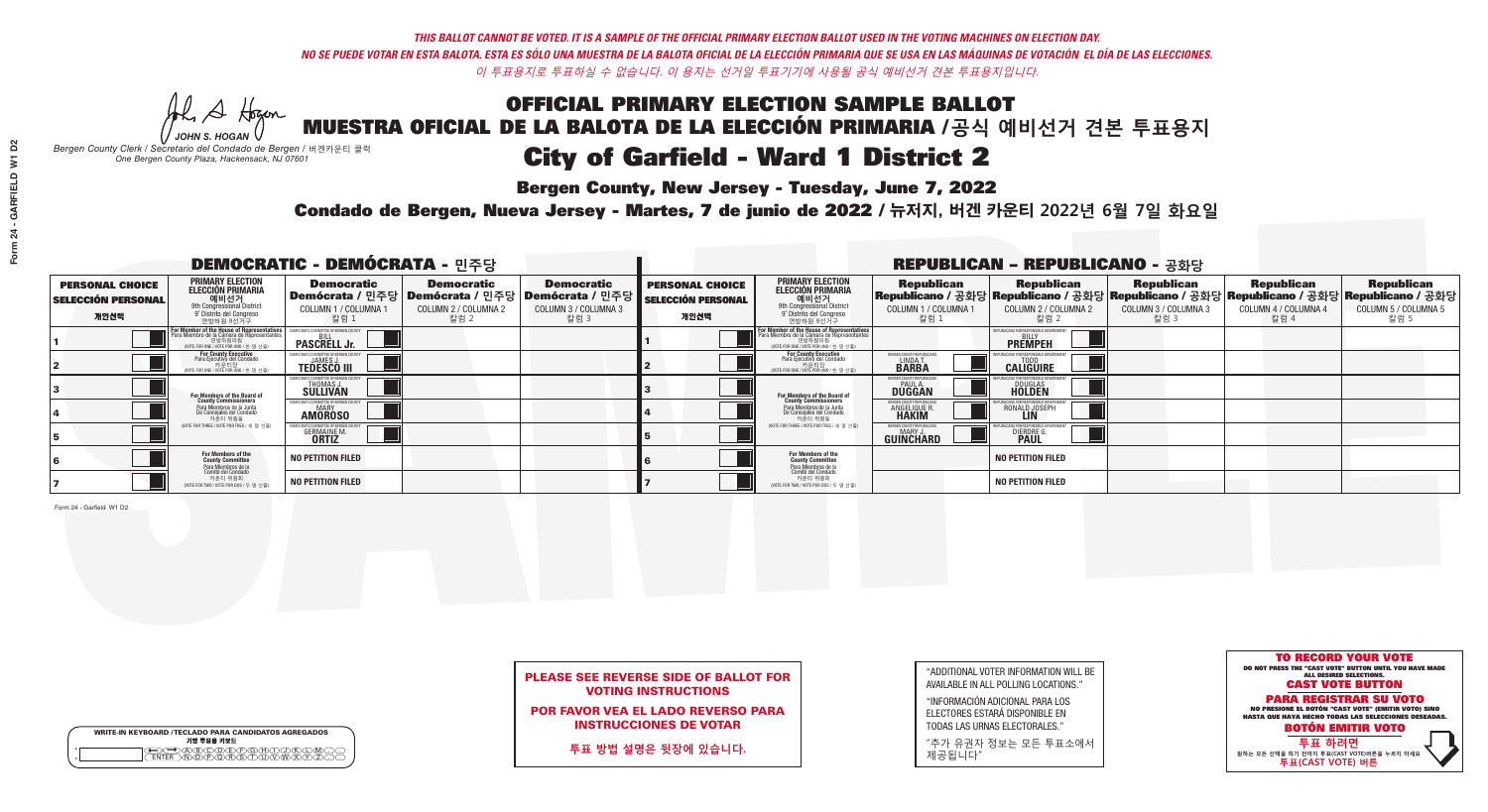## OFFICIAL PRIMARY ELECTION SAMPLE BALLOT MUESTRA OFICIAL DE LA BALOTA DE LA ELECCIÓN PRIMARIA /**공식 예비선거 견본 투표용지** City of Garfield - Ward 1 District 3

**Bergen County, New Jersey - Tuesday, June 7, 2022** 

A Hogan *JOHN S. HOGAN*

| <b>WRITE-IN KEYBOARD /TECLADO PARA CANDIDATOS AGREGADOS</b><br>기명 투표용 키보드 |
|---------------------------------------------------------------------------|
| (B)C)D(E)(F)(G)(H)(T)<br><u>ነቅለጀለጅ አ</u> ገ                                |

*Bergen County Clerk / Secretario del Condado de Bergen /* 버겐카운티 클럭 *One Bergen County Plaza, Hackensack, NJ 07601*



### PLEASE SEE REVERSE SIDE OF BALLOT FOR VOTING INSTRUCTIONS

POR FAVOR VEA EL LADO REVERSO PARA INSTRUCCIONES DE VOTAR

**투표 방법 설명은 뒷장에 있습니다.**

| "ADDITIONAL VOTER INFORMATION WILL BE |
|---------------------------------------|
| AVAILABLE IN ALL POLLING LOCATIONS."  |
|                                       |

"INFORMACIÓN ADICIONAL PARA LOS ELECTORES ESTARÁ DISPONIBLE EN TODAS LAS URNAS ELECTORALES."

"추가 유권자 정보는 모든 투표소에서 제공됩니다"

Condado de Bergen, Nueva Jersey - Martes, 7 de junio de 2022 / 뉴저지, 버겐 카운티 2022년 6월 7일 화요일 *One Bergen County Plaza, Hackensack, NJ 07601*

| DEMOCRATIC - DEMÓCRATA - 민주당                                |                                                                                                                                                   |                                                                 |                                                   |                                                                                                          | <b>REPUBLICAN - REPUBLICANO - 공화당</b>                       |                                                                                                                                               |                                                                     |                                                                                                                                                    |                                                   |                                                   |                                                   |
|-------------------------------------------------------------|---------------------------------------------------------------------------------------------------------------------------------------------------|-----------------------------------------------------------------|---------------------------------------------------|----------------------------------------------------------------------------------------------------------|-------------------------------------------------------------|-----------------------------------------------------------------------------------------------------------------------------------------------|---------------------------------------------------------------------|----------------------------------------------------------------------------------------------------------------------------------------------------|---------------------------------------------------|---------------------------------------------------|---------------------------------------------------|
| <b>PERSONAL CHOICE</b><br><b>SELECCIÓN PERSONAL</b><br>개인선택 | <b>PRIMARY ELECTION</b><br>ELECCIÓN PRIMARIA<br>에비선거<br><sup>9th</sup> Congressional District<br><sup>9'</sup> Distrito del Congreso<br>연방하원 9선거구 | <b>Democratic</b><br>COLUMN 1 / COLUMNA<br>칼럼 1                 | <b>Democratic</b><br>COLUMN 2 / COLUMNA 2<br>칼럼 2 | <b>Democratic</b><br>Demócrata / 민주당   Demócrata / 민주당   Demócrata / 민주당<br>COLUMN 3 / COLUMNA 3<br>칼럼 3 | <b>PERSONAL CHOICE</b><br><b>SELECCIÓN PERSONAL</b><br>개인선택 | <b>PRIMARY ELECTION</b><br>ELECCIÓN PRIMARIA<br>애비선거<br><sup>9th</sup> Congressional District<br>º Distrito del Congreso<br>연방하원 9선거구         | <b>Republican</b><br>COLUMN 1 / COLUMNA 1<br>'칼럼 ∶                  | <b>Republican</b><br> Republicano / 공화당 Republicano / 공화당 Republicano / 공화당 Republicano / 공화당 Republicano / 공화당 <br>COLUMN 2 / COLUMNA 2<br>- 칼럼 2 | <b>Republican</b><br>COLUMN 3 / COLUMNA 3<br>칼럼 3 | <b>Republican</b><br>COLUMN 4 / COLUMNA 4<br>칼럼 4 | <b>Republican</b><br>COLUMN 5 / COLUMNA 5<br>칼럼 5 |
|                                                             | For Member of the House of Representatives<br>Para Miembro de la Cámara de Representantes<br>연방하원의원<br>(VOTE FOR ONE / VOTE POR UNO / 한 명 선출)     | <b>PASCRELL Jr.</b>                                             |                                                   |                                                                                                          |                                                             | For Member of the House of Representatives<br>Para Miembro de la Cámara de Representantes<br>연방하원의원<br>(VOTE FOR ONE / VOTE POR UNO / 한 명 선출) |                                                                     | <b>PREMPEH</b>                                                                                                                                     |                                                   |                                                   |                                                   |
|                                                             | For County Executive<br>Para Ejecutivo del Condado<br>가운티장<br>(VOTE FOR ONE / VOTE POR UNO / 한 명 선출)                                              | JEMOCRATIC COMMITTEE OF BERGEN<br><b>TEDESCO III</b>            |                                                   |                                                                                                          |                                                             | <b>For County Executive</b><br>Para Ejecutivo del Condado<br>7 카운티장<br>(VOTE FOR ONE / VOTE POR UNO / 한 명 선출)                                 | BERGEN COUNTY REPUBLIC<br>LINDAT.                                   | <b>CALIGUIRE</b>                                                                                                                                   |                                                   |                                                   |                                                   |
|                                                             | <b>For Members of the Board of<br/>County Commissioners</b>                                                                                       | <b>THOMAS J.</b><br><b>SULLIVAN</b>                             |                                                   |                                                                                                          |                                                             | <b>For Members of the Board of</b><br>County Commissioners                                                                                    | ERGEN COUNTY REPUBLICA<br><b>DUGGAN</b>                             | <b>DOUGLAS</b>                                                                                                                                     |                                                   |                                                   |                                                   |
|                                                             | Para Miembros de la Junta<br>De Concejales del Condado<br>카운티 위원들                                                                                 | RATIC COMMITTEE OF BERGEN COUN<br><b>MARY</b><br><b>AMOROSO</b> |                                                   |                                                                                                          |                                                             | Para Miembros de la Junta<br>De Concejales del Condado<br>카운티 위원들                                                                             | <b>ERGEN COUNTY REPUBLICAN</b><br><b>ANGELIQUE R</b>                | RONALD JOSEPH                                                                                                                                      |                                                   |                                                   |                                                   |
|                                                             | (VOTE FOR THREE / VOTE POR TRES / 세 명 선출)                                                                                                         | <b>GERMAINE M.</b><br><b>ORTIZ</b>                              |                                                   |                                                                                                          |                                                             | (VOTE FOR THREE / VOTE POR TRES / 세 명 선출)                                                                                                     | <b>ERGEN COUNTY REPUBLICAN</b><br><b>MARY J</b><br><b>GUINCHARD</b> | <b>DIERDRE</b>                                                                                                                                     |                                                   |                                                   |                                                   |
|                                                             | For Members of the<br>County Committee<br>Para Miembros de la<br>Comité del Condado                                                               | DEMOCRATIC COMMITTEE OF BERGEN CO.<br>JOSE R.<br>RODRIGUEZ      |                                                   |                                                                                                          |                                                             | For Members of the<br>County Committee<br>Para Miembros de la<br>Comité del Condado                                                           |                                                                     | <b>NO PETITION FILED</b>                                                                                                                           |                                                   |                                                   |                                                   |
|                                                             | 카운티 위원회<br>(VOTE FOR TWO / VOTE POR DOS / 두 명 선출)                                                                                                 | <b>EMOCRATIC COMMITTEE OF BERGEN</b><br>CATY<br><b>POLANCO</b>  |                                                   |                                                                                                          |                                                             | 카운티 위원회<br>(VOTE FOR TWO / VOTE POR DOS / 두 명 선출)                                                                                             |                                                                     | <b>NO PETITION FILED</b>                                                                                                                           |                                                   |                                                   |                                                   |

Form 24 - Garfield W1 D3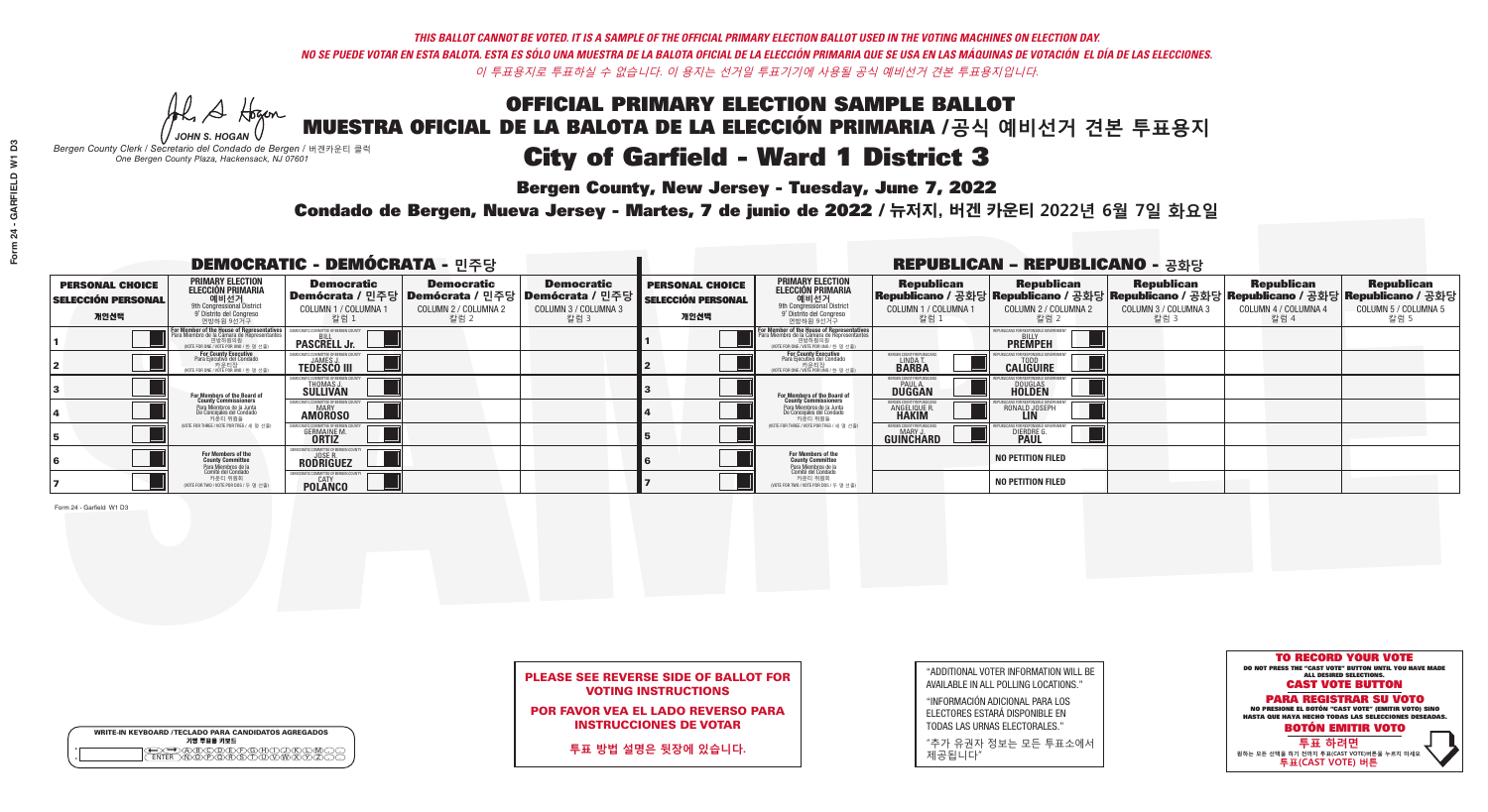# OFFICIAL PRIMARY ELECTION SAMPLE BALLOT MUESTRA OFICIAL DE LA BALOTA DE LA ELECCIÓN PRIMARIA /**공식 예비선거 견본 투표용지** City of Garfield - Ward 2 District 1

**Bergen County, New Jersey - Tuesday, June 7, 2022** 

A Hogan *JOHN S. HOGAN*

|         | <b>WRITE-IN KEYBOARD /TECLADO PARA CANDIDATOS AGREGADOS</b><br>기명 투표용 키보드 |  |
|---------|---------------------------------------------------------------------------|--|
| $\circ$ |                                                                           |  |

*Bergen County Clerk / Secretario del Condado de Bergen /* 버겐카운티 클럭 *One Bergen County Plaza, Hackensack, NJ 07601*



### PLEASE SEE REVERSE SIDE OF BALLOT FOR VOTING INSTRUCTIONS

POR FAVOR VEA EL LADO REVERSO PARA INSTRUCCIONES DE VOTAR

**투표 방법 설명은 뒷장에 있습니다.**

| "ADDITIONAL VOTER INFORMATION WILL BE |
|---------------------------------------|
| AVAILABLE IN ALL POLLING LOCATIONS."  |
|                                       |

"INFORMACIÓN ADICIONAL PARA LOS ELECTORES ESTARÁ DISPONIBLE EN TODAS LAS URNAS ELECTORALES."

"추가 유권자 정보는 모든 투표소에서 제공됩니다"

Condado de Bergen, Nueva Jersey - Martes, 7 de junio de 2022 / 뉴저지, 버겐 카운티 2022년 6월 7일 화요일 *One Bergen County Plaza, Hackensack, NJ 07601*

| <b>DEMOCRATIC - DEMÓCRATA - 민주당</b>                         |                                                                                                                                        |                                                    |                                                   |                                                                                                                    | <b>REPUBLICAN - REPUBLICANO - 공화당</b>                       |                                                                                                                                                             |                                                          |                                                                                                                                                |                                                   |                                                   |                                                   |  |
|-------------------------------------------------------------|----------------------------------------------------------------------------------------------------------------------------------------|----------------------------------------------------|---------------------------------------------------|--------------------------------------------------------------------------------------------------------------------|-------------------------------------------------------------|-------------------------------------------------------------------------------------------------------------------------------------------------------------|----------------------------------------------------------|------------------------------------------------------------------------------------------------------------------------------------------------|---------------------------------------------------|---------------------------------------------------|---------------------------------------------------|--|
| <b>PERSONAL CHOICE</b><br><b>SELECCIÓN PERSONAL</b><br>개인선택 | <b>PRIMARY ELECTION</b><br>ELECCIÓN PRIMARIA<br>예비선거<br><sup>9th</sup> Congressional District<br>9° Distrito del Congreso<br>연방하원 9선거구 | <b>Democratic</b><br>COLUMN 1 / COLUMNA<br>칼럼 1    | <b>Democratic</b><br>COLUMN 2 / COLUMNA 2<br>칼럼 2 | <b>Democratic</b><br>  Demócrata / 민주당   Demócrata / 민주당   Demócrata / 민주당 <br><b>COLUMN 3 / COLUMNA 3</b><br>칼럼 3 | <b>PERSONAL CHOICE</b><br><b>SELECCIÓN PERSONAL</b><br>개인선택 | <b>PRIMARY ELECTION</b><br>ELECCIÓN PRIMARIA<br>애비선거<br><sup>애</sup> Congressional District<br>º Distrito del Congreso<br>연방하원 9선거구                         | <b>Republican</b><br>COLUMN 1 / COLUMNA 1<br>칼럼 1        | <b>Republican</b><br>Republicano / 공화당 Republicano / 공화당 Republicano / 공화당 Republicano / 공화당 Republicano / 공화당<br>COLUMN 2 / COLUMNA 2<br>칼럼 2 | <b>Republican</b><br>COLUMN 3 / COLUMNA 3<br>칼럼 3 | <b>Republican</b><br>COLUMN 4 / COLUMNA 4<br>칼럼 4 | <b>Republican</b><br>COLUMN 5 / COLUMNA 5<br>칼럼 5 |  |
|                                                             | For Member of the House of Representatives<br>Para Miembro de la Cámara de Representantes                                              | COMMITTEE OF BERGEN COUN<br><b>PASCRELL Jr.</b>    |                                                   |                                                                                                                    |                                                             | F <mark>or Member of the House of Representatives</mark><br>Para Miembro de la Cámara de Representantes<br>연방하원의원<br>(VOTE FOR ONE / VOTE POR UNO / 한 명 선출) |                                                          | <b>FPUBLICANS FOR RESPONSIBLE GOVERNMEN</b><br><b>PREMPEH</b>                                                                                  |                                                   |                                                   |                                                   |  |
|                                                             | For County Executive<br>Para Ejecutivo del Condado<br>VOTE FOR ONE / VOTE POR UNO / 한 명 선출)                                            | <b>JAMES</b><br><b>TEDESCO III</b>                 |                                                   |                                                                                                                    |                                                             | For County Executive<br>Para Ejecutivo del Condado<br>. 카운티장<br>(VOTE FOR ONE / VOTE POR UNO / 한 명 선출)                                                      | BERGEN COUNTY REPUBLICA<br><b>LINDAT</b><br><b>BARBA</b> | <b>CALIGUIRE</b>                                                                                                                               |                                                   |                                                   |                                                   |  |
|                                                             | <b>For Members of the Board of<br/>County Commissioners</b>                                                                            | THOMAS J.                                          |                                                   |                                                                                                                    |                                                             | <b>For Members of the Board of County Commissioners</b>                                                                                                     | BERGEN COUNTY REPUBLICAN<br><b>DUGGAN</b>                | <b>DOUGLAS</b><br><b>HOLDEN</b>                                                                                                                |                                                   |                                                   |                                                   |  |
|                                                             | Para Miembros de la Junta<br>De Concejales del Condado<br>카우티 위원들                                                                      | ICRATIC COMMITTEE OF BERGEN COUN<br><b>AMOROSO</b> |                                                   |                                                                                                                    |                                                             | Para Miembros de la Junta<br>De Concejales del Condado<br>카운티 위원들                                                                                           | ERGEN COUNTY REPUBLICAN<br><b>ANGELIQUE F</b>            | RONALD JOSEPH                                                                                                                                  |                                                   |                                                   |                                                   |  |
|                                                             | (VOTE FOR THREE / VOTE POR TRES / 세 명 선출)                                                                                              | <b>GERMAINE M.</b><br><b>ORTIZ</b>                 |                                                   |                                                                                                                    |                                                             | (VOTE FOR THREE / VOTE POR TRES / 세 명 선출)                                                                                                                   | ERGEN COUNTY REPUBLICAN<br>MARY J<br><b>GUINCHARD</b>    | <b>DIERDRE G<br/>PAUL</b>                                                                                                                      |                                                   |                                                   |                                                   |  |
|                                                             | For Members of the<br>County Committee<br>Para Miembros de la<br>Comité del Condado                                                    | <b>NO PETITION FILED</b>                           |                                                   |                                                                                                                    |                                                             | For Members of the<br>County Committee                                                                                                                      |                                                          | <b>NO PETITION FILED</b>                                                                                                                       |                                                   |                                                   |                                                   |  |
|                                                             | 카운티 위원회<br>NOTE FOR TWO / VOTE POR DOS / 두 명 선출)                                                                                       | <b>NO PETITION FILED</b>                           |                                                   |                                                                                                                    |                                                             | Para Miembros de la<br>Comité del Condado<br>카운티 위원회<br>(VOTE FOR TWO / VOTE POR DOS / 두 명 선출)                                                              |                                                          | <b>NO PETITION FILED</b>                                                                                                                       |                                                   |                                                   |                                                   |  |

Form 24 - Garfield W2 D1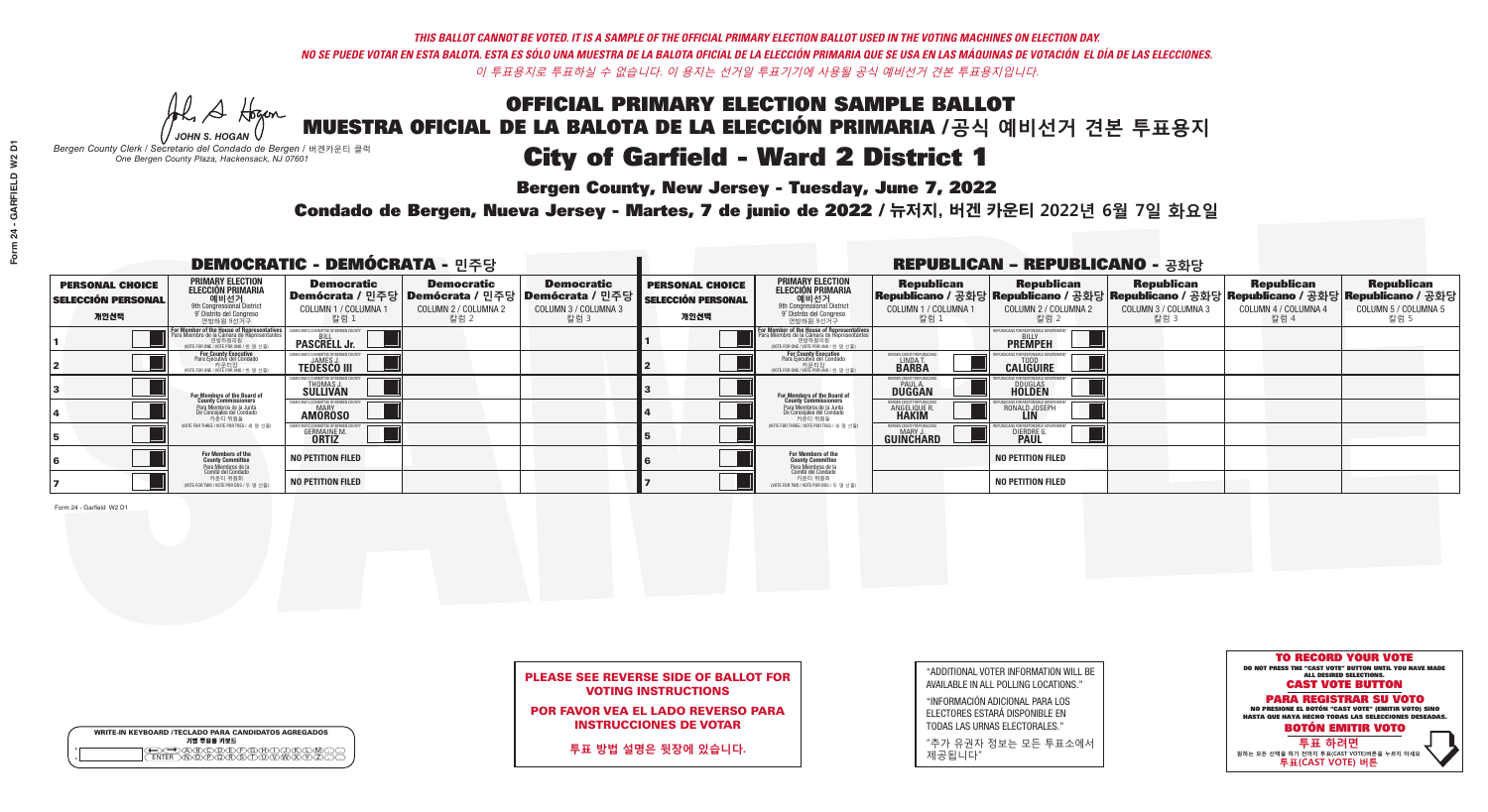## OFFICIAL PRIMARY ELECTION SAMPLE BALLOT MUESTRA OFICIAL DE LA BALOTA DE LA ELECCIÓN PRIMARIA /**공식 예비선거 견본 투표용지** City of Garfield - Ward 2 District 2

**Bergen County, New Jersey - Tuesday, June 7, 2022** 

A Hogan *JOHN S. HOGAN*

|              | <b>WRITE-IN KEYBOARD /TECLADO PARA CANDIDATOS AGREGADOS</b><br>기명 투표용 키보드 |
|--------------|---------------------------------------------------------------------------|
| ٥<br>$\circ$ | (B)C)D)E)(F)(G)(H)                                                        |

*Bergen County Clerk / Secretario del Condado de Bergen /* 버겐카운티 클럭 *One Bergen County Plaza, Hackensack, NJ 07601*



## PLEASE SEE REVERSE SIDE OF BALLOT FOR VOTING INSTRUCTIONS

POR FAVOR VEA EL LADO REVERSO PARA INSTRUCCIONES DE VOTAR

**투표 방법 설명은 뒷장에 있습니다.**

| "ADDITIONAL VOTER INFORMATION WILL BE |
|---------------------------------------|
| AVAILABLE IN ALL POLLING LOCATIONS."  |
|                                       |

"INFORMACIÓN ADICIONAL PARA LOS ELECTORES ESTARÁ DISPONIBLE EN TODAS LAS URNAS ELECTORALES."

"추가 유권자 정보는 모든 투표소에서 제공됩니다"

Condado de Bergen, Nueva Jersey - Martes, 7 de junio de 2022 / 뉴저지, 버겐 카운티 2022년 6월 7일 화요일 *One Bergen County Plaza, Hackensack, NJ 07601*

| <b>DEMOCRATIC - DEMÓCRATA - 민주당</b>                         |                                                                                                                                               |                                                                     |                                                   |                                                                                                             | <b>REPUBLICAN - REPUBLICANO - 공화당</b>                       |                                                                                                                                                             |                                                             |                                                                                                                                                  |                                                   |                                                   |                                                   |  |
|-------------------------------------------------------------|-----------------------------------------------------------------------------------------------------------------------------------------------|---------------------------------------------------------------------|---------------------------------------------------|-------------------------------------------------------------------------------------------------------------|-------------------------------------------------------------|-------------------------------------------------------------------------------------------------------------------------------------------------------------|-------------------------------------------------------------|--------------------------------------------------------------------------------------------------------------------------------------------------|---------------------------------------------------|---------------------------------------------------|---------------------------------------------------|--|
| <b>PERSONAL CHOICE</b><br><b>SELECCIÓN PERSONAL</b><br>개인선택 | <b>PRIMARY ELECTION</b><br><b>ELECCIÓN PRIMARIA</b><br>예비선거<br><sup>9th</sup> Congressional District<br>a: congressional Discri<br>연방하원 9선거구  | <b>Democratic</b><br>COLUMN 1 / COLUMNA<br>칼럼 1                     | <b>Democratic</b><br>COLUMN 2 / COLUMNA 2<br>칼럼 2 | <b>Democratic</b><br>  Demócrata / 민주당   Demócrata / 민주당   Demócrata / 민주당 <br>COLUMN 3 / COLUMNA 3<br>칼럼 3 | <b>PERSONAL CHOICE</b><br><b>SELECCIÓN PERSONAL</b><br>개인선택 | <b>PRIMARY ELECTION</b><br><b>ELECCIÓN PRIMARIA</b><br>예비선거<br><sup>9th</sup> Congressional District<br><sup>9'</sup> Distrito del Congreso<br>연방하원 9선거구    | <b>Republican</b><br>COLUMN 1 / COLUMNA 1<br>칼럼 1           | <b>Republican</b><br>Republicano / 공화당 Republicano / 공화당 Republicano / 공화당 Republicano / 공화당 Republicano / 공화당<br>COLUMN 2 / COLUMNA 2<br>- 칼럼 2 | <b>Republican</b><br>COLUMN 3 / COLUMNA 3<br>칼럼 3 | <b>Republican</b><br>COLUMN 4 / COLUMNA 4<br>칼럼 4 | <b>Republican</b><br>COLUMN 5 / COLUMNA 5<br>칼럼 5 |  |
|                                                             | For Member of the House of Representatives<br>Para Miembro de la Cámara de Representantes<br>연방하원의원<br>(VOTE FOR ONE / VOTE POR UNO / 한 명 선출) | <b>PASCRELL Jr.</b>                                                 |                                                   |                                                                                                             |                                                             | F <mark>or Member of the House of Representatives</mark><br>Para Miembro de la Cámara de Representantes<br>연방하원의원<br>(VOTE FOR ONE / VOTE POR UNO / 한 명 선출) |                                                             | <b>PREMPEH</b>                                                                                                                                   |                                                   |                                                   |                                                   |  |
|                                                             | For County Executive<br>Para Ejecutivo del Condado<br>WOTE FOR ONE / VOTE POR UNO / 한 명 선출)                                                   | <b>TEDESCO III</b>                                                  |                                                   |                                                                                                             |                                                             | <b>For County Executive</b><br>Para Ejecutivo del Condado<br>7) 카운티장<br>(VOTE FOR ONE / VOTE POR UNO / 한 명 선출)                                              | BERGEN COUNTY REPUBLICA<br>LINDAT.                          | <b>CALIGUIRE</b>                                                                                                                                 |                                                   |                                                   |                                                   |  |
|                                                             | For Members of the Board of<br>County Commissioners                                                                                           | <b>THOMAS J.</b><br><b>SULLIVAN</b>                                 |                                                   |                                                                                                             |                                                             | For Members of the Board of<br>County Commissioners                                                                                                         | BERGEN COUNTY REPUBLICAN<br><b>PAUL A.</b><br><b>DUGGAN</b> | <b>DOUGLAS</b>                                                                                                                                   |                                                   |                                                   |                                                   |  |
|                                                             | Para Miembros de la Junta<br>De Concejales del Condado<br>카운티 위원들                                                                             | MOCRATIC COMMITTEE OF BERGEN COUN<br><b>AMOROSO</b>                 |                                                   |                                                                                                             |                                                             | Para Miembros de la Junta<br>De Concejales del Condado<br>카운티 위원들                                                                                           | ERGEN COUNTY REPUBLICAN<br>ANGELIQUE R.<br><b>HAKIM</b>     | RONALD JOSEPH                                                                                                                                    |                                                   |                                                   |                                                   |  |
|                                                             | NOTE FOR THREE / VOTE POR TRES / 세 명 선출)                                                                                                      | <b>GERMAINE M.</b>                                                  |                                                   |                                                                                                             |                                                             | (VOTE FOR THREE / VOTE POR TRES / 세 명 선출)                                                                                                                   | BERGEN COUNTY REPUBLICAN<br>MARY J<br>GUINCHARD             | <b>DIERDRE</b>                                                                                                                                   |                                                   |                                                   |                                                   |  |
|                                                             | For Members of the<br>County Committee<br>Para Miembros de la<br>Comité del Condado                                                           | MOCRATIC COMMITTEE OF BERGEN<br><b>RICHARD</b><br><b>RIGOGLIOSO</b> |                                                   |                                                                                                             |                                                             | For Members of the<br>County Committee                                                                                                                      |                                                             | EPURLICANS ENR RESPONSIBLE G<br><b>CAMPBELL</b>                                                                                                  |                                                   |                                                   |                                                   |  |
|                                                             | 카운티 위원회<br>NOTE FOR TWO / VOTE POR DOS / 두 명 선출)                                                                                              | <b>NO PETITION FILED</b>                                            |                                                   |                                                                                                             |                                                             | Para Miembros de la<br>Comité del Condado<br>카운티 위원회<br>NOTE FOR TWO / VOTE POR DOS / 두 명 선출)                                                               |                                                             | <b>NO PETITION FILED</b>                                                                                                                         |                                                   |                                                   |                                                   |  |

Form 24 - Garfield W2 D2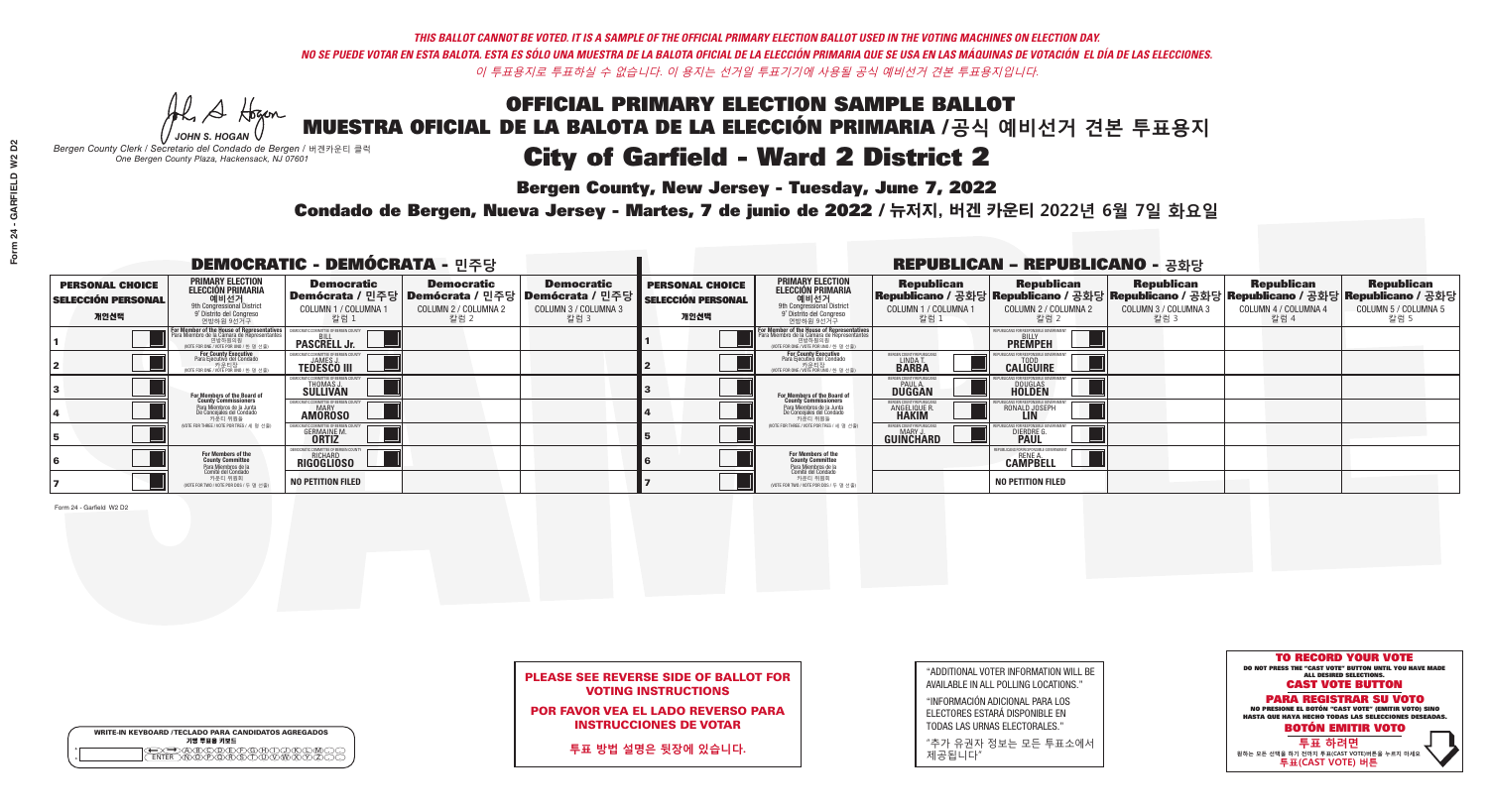# OFFICIAL PRIMARY ELECTION SAMPLE BALLOT MUESTRA OFICIAL DE LA BALOTA DE LA ELECCIÓN PRIMARIA /**공식 예비선거 견본 투표용지** City of Garfield - Ward 2 District 3

**Bergen County, New Jersey - Tuesday, June 7, 2022** 

A Hogan *JOHN S. HOGAN*

|         | <b>WRITE-IN KEYBOARD /TECLADO PARA CANDIDATOS AGREGADOS</b><br>기명 투표용 키보드 |
|---------|---------------------------------------------------------------------------|
| $\circ$ | )(B)(C)(D)(E)(F)(G)(H)(<br><b>ক@জকক</b>                                   |

*Bergen County Clerk / Secretario del Condado de Bergen /* 버겐카운티 클럭 *One Bergen County Plaza, Hackensack, NJ 07601*



### PLEASE SEE REVERSE SIDE OF BALLOT FOR VOTING INSTRUCTIONS

POR FAVOR VEA EL LADO REVERSO PARA INSTRUCCIONES DE VOTAR

**투표 방법 설명은 뒷장에 있습니다.**

| "ADDITIONAL VOTER INFORMATION WILL BE |
|---------------------------------------|
| AVAILABLE IN ALL POLLING LOCATIONS."  |
|                                       |

"INFORMACIÓN ADICIONAL PARA LOS ELECTORES ESTARÁ DISPONIBLE EN TODAS LAS URNAS ELECTORALES."

"추가 유권자 정보는 모든 투표소에서 제공됩니다"

Condado de Bergen, Nueva Jersey - Martes, 7 de junio de 2022 / 뉴저지, 버겐 카운티 2022년 6월 7일 화요일 *One Bergen County Plaza, Hackensack, NJ 07601*

| <b>DEMOCRATIC - DEMÓCRATA - 민주당</b>                         |                                                                                                                                                           |                                                     |                                                   |                                                                                                             | <b>REPUBLICAN - REPUBLICANO - 공화당</b>                       |                                                                                                                                                             |                                                             |                                                                                                                                                  |                                                   |                                                   |                                                   |  |
|-------------------------------------------------------------|-----------------------------------------------------------------------------------------------------------------------------------------------------------|-----------------------------------------------------|---------------------------------------------------|-------------------------------------------------------------------------------------------------------------|-------------------------------------------------------------|-------------------------------------------------------------------------------------------------------------------------------------------------------------|-------------------------------------------------------------|--------------------------------------------------------------------------------------------------------------------------------------------------|---------------------------------------------------|---------------------------------------------------|---------------------------------------------------|--|
| <b>PERSONAL CHOICE</b><br><b>SELECCIÓN PERSONAL</b><br>개인선택 | PRIMARY ELECTION<br><b>ELECCIÓN PRIMARIA</b><br>예비선거<br><sup>9th</sup> Congressional District<br><sup>9</sup> Distrito del Congreso<br>연방하원 9선거구          | <b>Democratic</b><br>COLUMN 1 / COLUMNA<br>칼럼 1     | <b>Democratic</b><br>COLUMN 2 / COLUMNA 2<br>칼럼 2 | <b>Democratic</b><br>  Demócrata / 민주당   Demócrata / 민주당   Demócrata / 민주당 <br>COLUMN 3 / COLUMNA 3<br>칼럼 3 | <b>PERSONAL CHOICE</b><br><b>SELECCIÓN PERSONAL</b><br>개인선택 | <b>PRIMARY ELECTION</b><br>ELECCIÓN PRIMARIA<br>예비선거<br><sup>91</sup> Distrito del Congresso<br>연방하원 9선거구                                                   | <b>Republican</b><br>COLUMN 1 / COLUMNA 1<br>칼럼 1           | <b>Republican</b><br>Republicano / 공화당 Republicano / 공화당 Republicano / 공화당 Republicano / 공화당 Republicano / 공화당<br>COLUMN 2 / COLUMNA 2<br>- 칼럼 2 | <b>Republican</b><br>COLUMN 3 / COLUMNA 3<br>칼럼 3 | <b>Republican</b><br>COLUMN 4 / COLUMNA 4<br>칼럼 4 | <b>Republican</b><br>COLUMN 5 / COLUMNA 5<br>칼럼 5 |  |
|                                                             | F <mark>or Member of the House of Representatives</mark><br>Para Miembro de la Cámara de Representantes<br>연방하원의원<br>(VOTE FOR ONE / VOTE POR UNO / 한명선출) | <b>PASCRELL Jr.</b>                                 |                                                   |                                                                                                             |                                                             | F <mark>or Member of the House of Representatives</mark><br>Para Miembro de la Cámara de Representantes<br>연방하원의원<br>(VOTE FOR ONE / VOTE POR UNO / 한 명 선출) |                                                             | <b>PREMPEH</b>                                                                                                                                   |                                                   |                                                   |                                                   |  |
|                                                             | For County Executive<br>Para Ejecutivo del Condado<br>VOTE FOR ONE / VOTE POR UNO / 한 명 선출)                                                               | <b>TEDESCO III</b>                                  |                                                   |                                                                                                             |                                                             | For County Executive<br>Para Ejecutivo del Condado<br>. 카운티장<br>(VOTE FOR ONE / VOTE POR UNO / 한 명 선출)                                                      | BERGEN COUNTY REPUBLICA<br><b>LINDAT</b><br><b>BARBA</b>    | <b>CALIGUIRE</b>                                                                                                                                 |                                                   |                                                   |                                                   |  |
|                                                             | For Members of the Board of<br>County Commissioners                                                                                                       | )CRATIC COMMITTEE OF BERGEN C<br>THOMAS J.          |                                                   |                                                                                                             |                                                             | <b>For Members of the Board of County Commissioners</b>                                                                                                     | BERGEN COUNTY REPUBLICAN<br><b>PAUL A.</b><br><b>DUGGAN</b> | <b>DOUGLAS</b><br><b>HOLDEN</b>                                                                                                                  |                                                   |                                                   |                                                   |  |
|                                                             | Para Miembros de la Junta<br>De Concejales del Condado<br>카운티 위원들                                                                                         | MOCRATIC COMMITTEE OF BERGEN COUN<br><b>AMOROSO</b> |                                                   |                                                                                                             |                                                             | Para Miembros de la Junta<br>De Concejales del Condado<br>카운티 위원들                                                                                           | <b>ERGEN COUNTY REPUBLICA</b><br><b>ANGELIQUE F</b>         | RONALD JOSEPH                                                                                                                                    |                                                   |                                                   |                                                   |  |
|                                                             | (VOTE FOR THREE / VOTE POR TRES / 세 명 선출)                                                                                                                 | <b>GERMAINE M.</b><br><b>ORTIZ</b>                  |                                                   |                                                                                                             |                                                             | (VOTE FOR THREE / VOTE POR TRES / 세 명 선출)                                                                                                                   | ERGEN COUNTY REPUBLICAN<br>MARY J<br><b>GUINCHARD</b>       | <b>DIERDRE</b>                                                                                                                                   |                                                   |                                                   |                                                   |  |
|                                                             | For Members of the<br>County Committee<br>Para Miembros de la<br>Comité del Condado                                                                       | MOCRATIC COMMITTEE OF BERGEN<br><b>DELANEY III</b>  |                                                   |                                                                                                             |                                                             | For Members of the<br>County Committee                                                                                                                      |                                                             | <b>NO PETITION FILED</b>                                                                                                                         |                                                   |                                                   |                                                   |  |
|                                                             | 카운티 위원회<br>(VOTE FOR TWO / VOTE POR DOS / 두 명 선출)                                                                                                         | DELANEY                                             |                                                   |                                                                                                             |                                                             | Para Miembros de la<br>Comité del Condado<br>카운티 위원회<br>(VOTE FOR TWO / VOTE POR DOS / 두 명 선출)                                                              |                                                             | <b>NO PETITION FILED</b>                                                                                                                         |                                                   |                                                   |                                                   |  |

Form 24 - Garfield W2 D3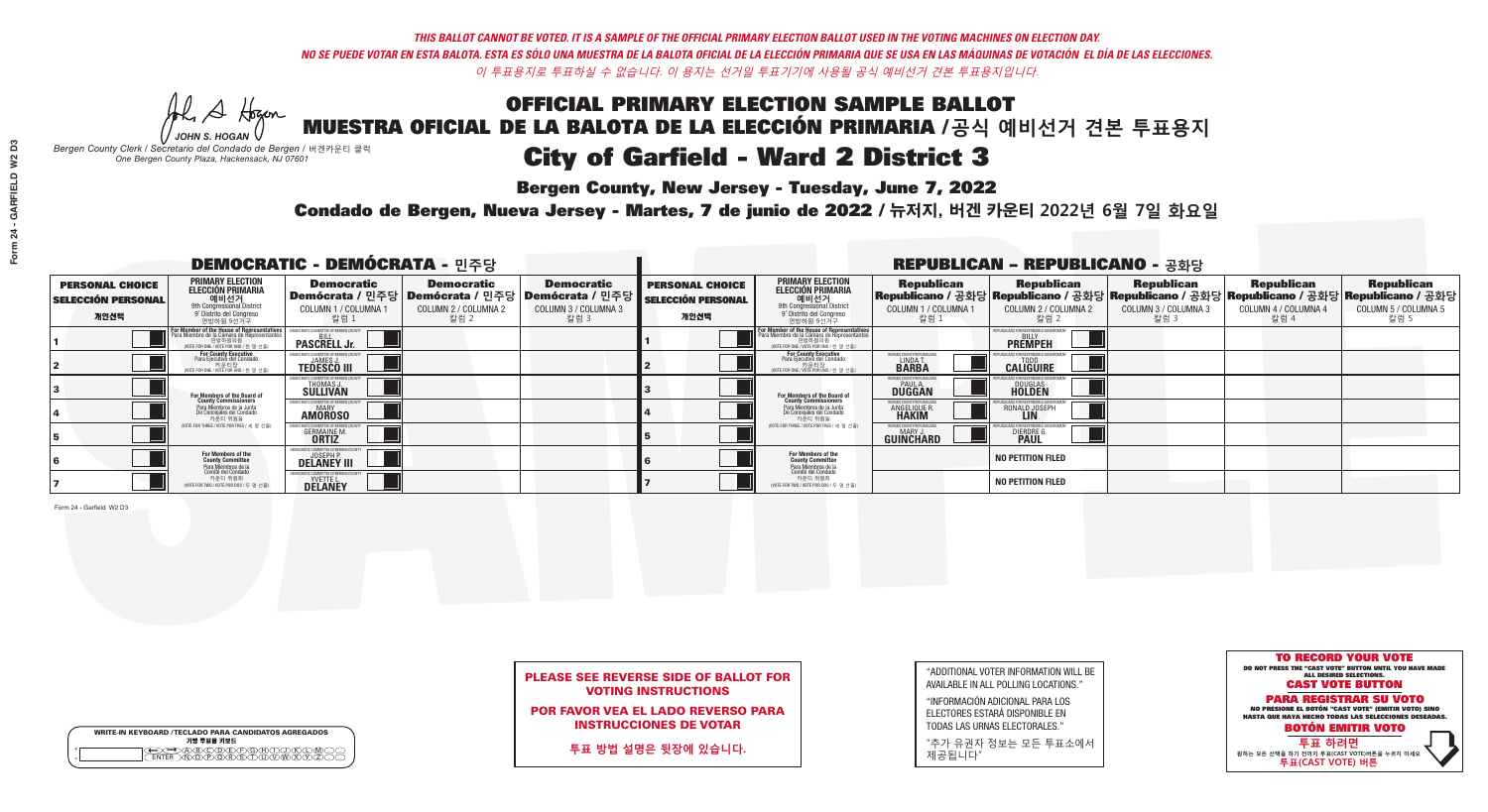# OFFICIAL PRIMARY ELECTION SAMPLE BALLOT MUESTRA OFICIAL DE LA BALOTA DE LA ELECCIÓN PRIMARIA /**공식 예비선거 견본 투표용지** City of Garfield - Ward 3 District 1

**Bergen County, New Jersey - Tuesday, June 7, 2022** 

A Hogan *JOHN S. HOGAN*

|              | <b>WRITE-IN KEYBOARD /TECLADO PARA CANDIDATOS AGREGADOS</b><br>기명 투표용 키보드 |  |
|--------------|---------------------------------------------------------------------------|--|
| ٥<br>$\circ$ | ৲ৡৣ৻ঽৣৼৣৣ৾৾৻৾                                                             |  |

*Bergen County Clerk / Secretario del Condado de Bergen /* 버겐카운티 클럭 *One Bergen County Plaza, Hackensack, NJ 07601*

![](_page_6_Picture_18.jpeg)

## PLEASE SEE REVERSE SIDE OF BALLOT FOR VOTING INSTRUCTIONS

POR FAVOR VEA EL LADO REVERSO PARA INSTRUCCIONES DE VOTAR

**투표 방법 설명은 뒷장에 있습니다.**

| "ADDITIONAL VOTER INFORMATION WILL BE |
|---------------------------------------|
| AVAILABLE IN ALL POLLING LOCATIONS."  |
|                                       |

"INFORMACIÓN ADICIONAL PARA LOS ELECTORES ESTARÁ DISPONIBLE EN TODAS LAS URNAS ELECTORALES."

"추가 유권자 정보는 모든 투표소에서 제공됩니다"

Condado de Bergen, Nueva Jersey - Martes, 7 de junio de 2022 / 뉴저지, 버겐 카운티 2022년 6월 7일 화요일 *One Bergen County Plaza, Hackensack, NJ 07601*

| <b>DEMOCRATIC - DEMÓCRATA - 민주당</b>                         |                                                                                                                                                   |                                                             |                                                   |                                                                                                                   | <b>REPUBLICAN - REPUBLICANO - 공화당</b>                       |                                                                                                                                                             |                                                             |                                                                                                                                                |                                                   |                                                   |                                                   |  |
|-------------------------------------------------------------|---------------------------------------------------------------------------------------------------------------------------------------------------|-------------------------------------------------------------|---------------------------------------------------|-------------------------------------------------------------------------------------------------------------------|-------------------------------------------------------------|-------------------------------------------------------------------------------------------------------------------------------------------------------------|-------------------------------------------------------------|------------------------------------------------------------------------------------------------------------------------------------------------|---------------------------------------------------|---------------------------------------------------|---------------------------------------------------|--|
| <b>PERSONAL CHOICE</b><br><b>SELECCIÓN PERSONAL</b><br>개인선택 | <b>PRIMARY ELECTION</b><br>ELECCIÓN PRIMARIA<br>에비선거<br><sup>9th</sup> Congressional District<br><sup>9'</sup> Distrito del Congreso<br>연방하원 9선거구 | <b>Democratic</b><br>COLUMN 1 / COLUMNA<br>칼럼 1             | <b>Democratic</b><br>COLUMN 2 / COLUMNA 2<br>칼럼 2 | <b>Democratic</b><br>  Demócrata / 민주당   Demócrata / 민주당   Demócrata / 민주당<br><b>COLUMN 3 / COLUMNA 3</b><br>칼럼 3 | <b>PERSONAL CHOICE</b><br><b>SELECCIÓN PERSONAL</b><br>개인선택 | <b>PRIMARY ELECTION</b><br>ELECCIÓN PRIMARIA<br>애비선거<br><sup>애</sup> Congressional District<br>º Distrito del Congreso<br>연방하원 9선거구                         | <b>Republican</b><br>COLUMN 1 / COLUMNA 1<br>칼럼 1           | <b>Republican</b><br>Republicano / 공화당 Republicano / 공화당 Republicano / 공화당 Republicano / 공화당 Republicano / 공화당<br>COLUMN 2 / COLUMNA 2<br>칼럼 2 | <b>Republican</b><br>COLUMN 3 / COLUMNA 3<br>칼럼 3 | <b>Republican</b><br>COLUMN 4 / COLUMNA 4<br>칼럼 4 | <b>Republican</b><br>COLUMN 5 / COLUMNA 5<br>칼럼 5 |  |
|                                                             | F <b>or Member of the House of Representatives</b><br>Para Miembro de la Cámara de Representantes                                                 | DEMOCRATIC COMMITTEE OF BERGEN COUNT<br><b>PASCRELL Jr.</b> |                                                   |                                                                                                                   |                                                             | F <mark>or Member of the House of Representatives</mark><br>Para Miembro de la Cámara de Representantes<br>연방하원의원<br>(VOTE FOR ONE / VOTE POR UNO / 한 명 선출) |                                                             | <b>FPUBLICANS FOR RESPONSIBLE GOVERNMEN</b><br><b>PREMPEH</b>                                                                                  |                                                   |                                                   |                                                   |  |
|                                                             | For County Executive<br>Para Ejecutivo del Condado<br>VOTE FOR ONE / VOTE POR UNO / 한 명 선출)                                                       | JAMES.<br><b>TEDESCO III</b>                                |                                                   |                                                                                                                   |                                                             | For County Executive<br>Para Ejecutivo del Condado<br>- 기어 - 기운티장<br>- 서THE FOR ONE / VOTE POR UNO / 한 명 선춘                                                 | BERGEN COUNTY REPUBLICA<br><b>LINDAT</b><br><b>BARBA</b>    | <b>CALIGUIRE</b>                                                                                                                               |                                                   |                                                   |                                                   |  |
|                                                             | <b>For Members of the Board of<br/>County Commissioners</b>                                                                                       | THOMAS J.                                                   |                                                   |                                                                                                                   |                                                             | For Members of the Board of<br>County Commissioners                                                                                                         | BERGEN COUNTY REPUBLICAN<br><b>PAUL A.</b><br><b>DUGGAN</b> | <b>DOUGLAS</b><br><b>HOLDEN</b>                                                                                                                |                                                   |                                                   |                                                   |  |
|                                                             | Para Miembros de la Junta<br>De Concejales del Condado<br>카운티 위원들                                                                                 | IOCRATIC COMMITTEE OF BERGEN COUNT<br><b>AMOROSO</b>        |                                                   |                                                                                                                   |                                                             | Para Miembros de la Junta<br>De Concejales del Condado<br>카운티 위원들                                                                                           | ERGEN COUNTY REPUBLICAN<br><b>ANGELIQUE R</b>               | RONALD JOSEPH                                                                                                                                  |                                                   |                                                   |                                                   |  |
|                                                             | (VOTE FOR THREE / VOTE POR TRES / 세 명 선출)                                                                                                         | <b>GERMAINE M.</b><br><b>ORTIZ</b>                          |                                                   |                                                                                                                   |                                                             | (VOTE FOR THREE / VOTE POR TRES / 세 명 선출)                                                                                                                   | ERGEN COUNTY REPUBLICAN<br><b>GUINCHARD</b>                 | <b>DIERDRE G<br/>PAUL</b>                                                                                                                      |                                                   |                                                   |                                                   |  |
|                                                             | For Members of the<br>County Committee<br>Para Miembros de la<br>Comité del Condado                                                               | <b>NO PETITION FILED</b>                                    |                                                   |                                                                                                                   |                                                             | <b>For Members of the<br/>County Committee</b>                                                                                                              |                                                             | <b>NO PETITION FILED</b>                                                                                                                       |                                                   |                                                   |                                                   |  |
|                                                             | 카운티 위원회<br>NOTE FOR TWO / VOTE POR DOS / 두 명 선출)                                                                                                  | <b>NO PETITION FILED</b>                                    |                                                   |                                                                                                                   |                                                             | Para Miembros de la<br>Comité del Condado<br>카운티 위원회<br>(VOTE FOR TWO / VOTE POR DOS / 두 명 선출)                                                              |                                                             | <b>NO PETITION FILED</b>                                                                                                                       |                                                   |                                                   |                                                   |  |

Form 24 - Garfield W3 D1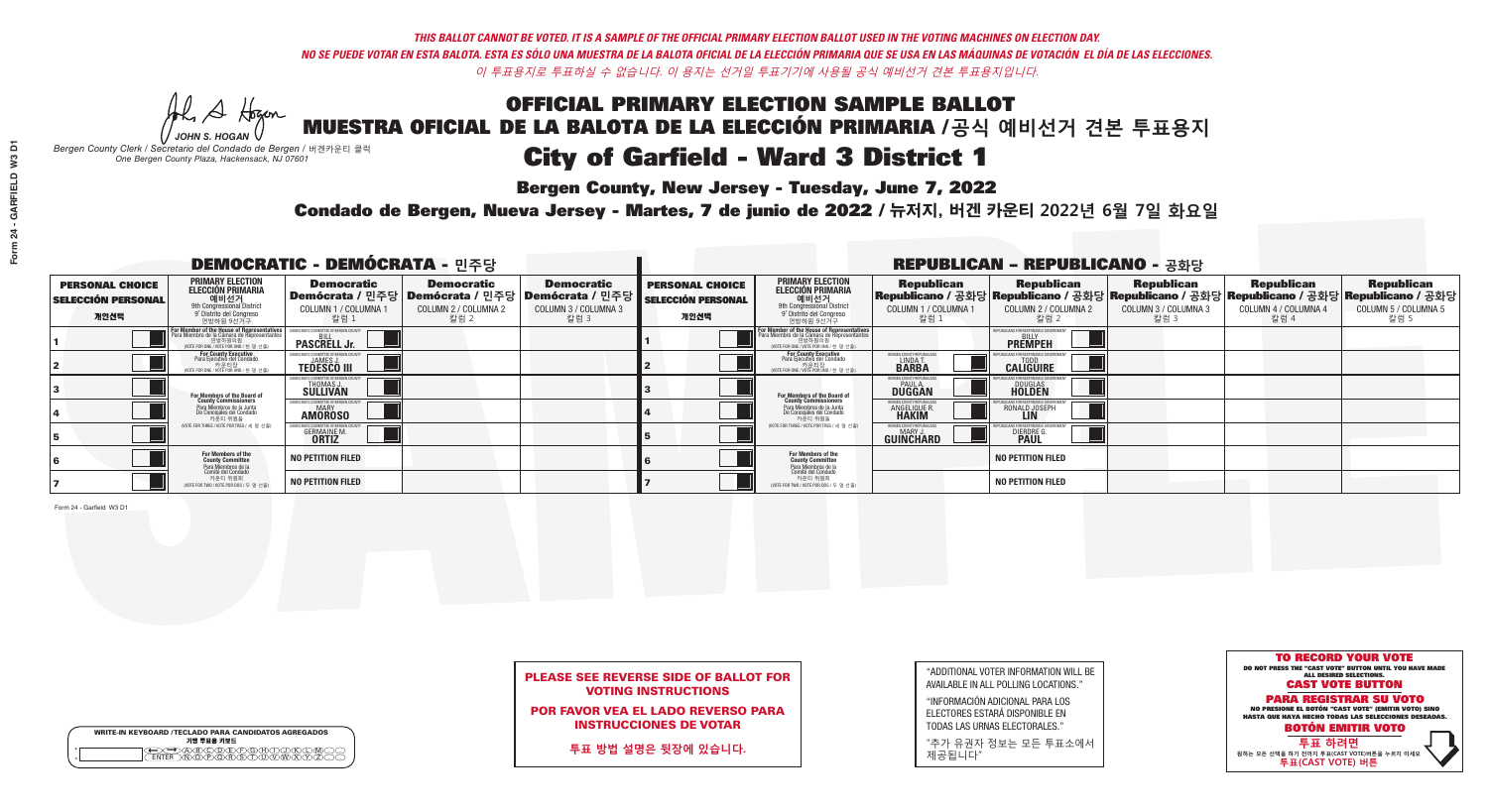## OFFICIAL PRIMARY ELECTION SAMPLE BALLOT MUESTRA OFICIAL DE LA BALOTA DE LA ELECCIÓN PRIMARIA /**공식 예비선거 견본 투표용지** City of Garfield - Ward 3 District 2

**Bergen County, New Jersey - Tuesday, June 7, 2022** 

A Hogan *JOHN S. HOGAN*

|              | <b>WRITE-IN KEYBOARD /TECLADO PARA CANDIDATOS AGREGADOS</b><br>기명 투표용 키보드 |
|--------------|---------------------------------------------------------------------------|
| ٥<br>$\circ$ | )®©®©©©®©©<br>}®®®®®©™™™                                                  |

*Bergen County Clerk / Secretario del Condado de Bergen /* 버겐카운티 클럭 *One Bergen County Plaza, Hackensack, NJ 07601*

![](_page_7_Picture_18.jpeg)

### PLEASE SEE REVERSE SIDE OF BALLOT FOR VOTING INSTRUCTIONS

POR FAVOR VEA EL LADO REVERSO PARA INSTRUCCIONES DE VOTAR

**투표 방법 설명은 뒷장에 있습니다.**

| "ADDITIONAL VOTER INFORMATION WILL BE |
|---------------------------------------|
| AVAILABLE IN ALL POLLING LOCATIONS."  |
|                                       |

"INFORMACIÓN ADICIONAL PARA LOS ELECTORES ESTARÁ DISPONIBLE EN TODAS LAS URNAS ELECTORALES."

"추가 유권자 정보는 모든 투표소에서 제공됩니다"

Condado de Bergen, Nueva Jersey - Martes, 7 de junio de 2022 / 뉴저지, 버겐 카운티 2022년 6월 7일 화요일 *One Bergen County Plaza, Hackensack, NJ 07601*

| <b>DEMOCRATIC - DEMÓCRATA - 민주당</b>                         |                                                                                                                                             |                                                                       |                                                   |                                                                                                            | <b>REPUBLICAN - REPUBLICANO - 공화당</b>                       |                                                                                                                                                             |                                                             |                                                                                                                                                |                                                   |                                                   |                                                   |  |
|-------------------------------------------------------------|---------------------------------------------------------------------------------------------------------------------------------------------|-----------------------------------------------------------------------|---------------------------------------------------|------------------------------------------------------------------------------------------------------------|-------------------------------------------------------------|-------------------------------------------------------------------------------------------------------------------------------------------------------------|-------------------------------------------------------------|------------------------------------------------------------------------------------------------------------------------------------------------|---------------------------------------------------|---------------------------------------------------|---------------------------------------------------|--|
| <b>PERSONAL CHOICE</b><br><b>SELECCIÓN PERSONAL</b><br>개인선택 | PRIMARY ELECTION<br>ELECCIÓN PRIMARIA<br>에비선거<br><sup>애비선거</sup><br><sup>9</sup> Distrite del Congreso<br>연방하원 9선거구                         | <b>Democratic</b><br><b>COLUMN 1 / COLUMNA 1</b><br>칼럼 1              | <b>Democratic</b><br>COLUMN 2 / COLUMNA 2<br>칼럼 2 | <b>Democratic</b><br>  Demócrata / 민주당   Demócrata / 민주당   Demócrata / 민주당<br>COLUMN 3 / COLUMNA 3<br>칼럼 3 | <b>PERSONAL CHOICE</b><br><b>SELECCIÓN PERSONAL</b><br>개인선택 | <b>PRIMARY ELECTION</b><br>ELECCIÓN PRIMARIA<br>예비선거<br><sup>91</sup> Distrito del Congresso<br>연방하원 9선거구                                                   | <b>Republican</b><br>COLUMN 1 / COLUMNA 1<br>칼럼 1           | <b>Republican</b><br>Republicano / 공화당 Republicano / 공화당 Republicano / 공화당 Republicano / 공화당 Republicano / 공화당<br>COLUMN 2 / COLUMNA 2<br>칼럼 2 | <b>Republican</b><br>COLUMN 3 / COLUMNA 3<br>칼럼 3 | <b>Republican</b><br>COLUMN 4 / COLUMNA 4<br>칼럼 4 | <b>Republican</b><br>COLUMN 5 / COLUMNA 5<br>칼럼 5 |  |
|                                                             | For Member of the House of Representatives<br>Para Miembro de la Cámara de Representantes<br>연방하원의원<br>(VOTE FOR ONE / VOTE POR UNO / 한명선출) | <b>PASCRELL Jr.</b>                                                   |                                                   |                                                                                                            |                                                             | F <mark>or Member of the House of Representatives</mark><br>Para Miembro de la Cámara de Representantes<br>연방하원의원<br>(VOTE FOR ONE / VOTE POR UNO / 한 명 선출) |                                                             | FPUBLICANS FOR RESPONSIBLE GOVERNMEN<br><b>PREMPEH</b>                                                                                         |                                                   |                                                   |                                                   |  |
|                                                             | For County Executive<br>Para Ejecutivo del Condado<br>(VOTE FOR ONE / VOTE POR UNO / 한 명 선출)                                                | <b>TEDESCO III</b>                                                    |                                                   |                                                                                                            |                                                             | For County Executive<br>Para Ejecutivo del Condado<br>. 카운티장<br>(VOTE FOR ONE / VOTE POR UNO / 한 명 선출)                                                      | BERGEN COUNTY REPUBLICA<br><b>LINDAT</b><br><b>BARBA</b>    | <b>CALIGUIRE</b>                                                                                                                               |                                                   |                                                   |                                                   |  |
|                                                             | <b>For Members of the Board of<br/>County Commissioners</b>                                                                                 | 10CRATIC COMMITTEE OF BERGEN C<br><b>THOMAS J.</b><br><b>SULLIVAN</b> |                                                   |                                                                                                            |                                                             | <b>For Members of the Board of County Commissioners</b>                                                                                                     | BERGEN COUNTY REPUBLICAN<br><b>PAUL A.</b><br><b>DUGGAN</b> | <b>DOUGLAS</b><br><b>HOLDEN</b>                                                                                                                |                                                   |                                                   |                                                   |  |
|                                                             | Para Miembros de la Junta<br>De Concejales del Condado<br>카운티 위원들                                                                           | 10CRATIC COMMITTEE OF BERGEN COUN<br><b>AMOROSO</b>                   |                                                   |                                                                                                            |                                                             | Para Miembros de la Junta<br>De Concejales del Condado<br>카운티 위원들                                                                                           | ERGEN COUNTY REPUBLICAN<br>ANGELIQUE R.<br><b>HAKIM</b>     | RONALD JOSEPH                                                                                                                                  |                                                   |                                                   |                                                   |  |
|                                                             | (VOTE FOR THREE / VOTE POR TRES / 세 명 선출)                                                                                                   | <b>GERMAINE M.</b>                                                    |                                                   |                                                                                                            |                                                             | (VOTE FOR THREE / VOTE POR TRES / 세 명 선출)                                                                                                                   | ERGEN COUNTY REPUBLICAN<br>MARY J<br><b>GUINCHARD</b>       | DIERDRE G                                                                                                                                      |                                                   |                                                   |                                                   |  |
|                                                             | For Members of the<br>County Committee<br>Para Miembros de la<br>Comité del Condado                                                         | MOCRATIC COMMITTEE OF BERGE<br><b>MICHAEL</b><br><b>ROMAN Jr.</b>     |                                                   |                                                                                                            |                                                             | For Members of the<br>County Committee                                                                                                                      |                                                             | <b>NO PETITION FILED</b>                                                                                                                       |                                                   |                                                   |                                                   |  |
|                                                             | 카운티 위원회<br>NOTE FOR TWO / VOTE POR DOS / 두 명 선출)                                                                                            | <b>NO PETITION FILED</b>                                              |                                                   |                                                                                                            |                                                             | Para Miembros de la<br>Comité del Condado<br>카운티 위원회<br>(VOTE FOR TWO / VOTE POR DOS / 두 명 선출)                                                              |                                                             | <b>NO PETITION FILED</b>                                                                                                                       |                                                   |                                                   |                                                   |  |

Form 24 - Garfield W3 D2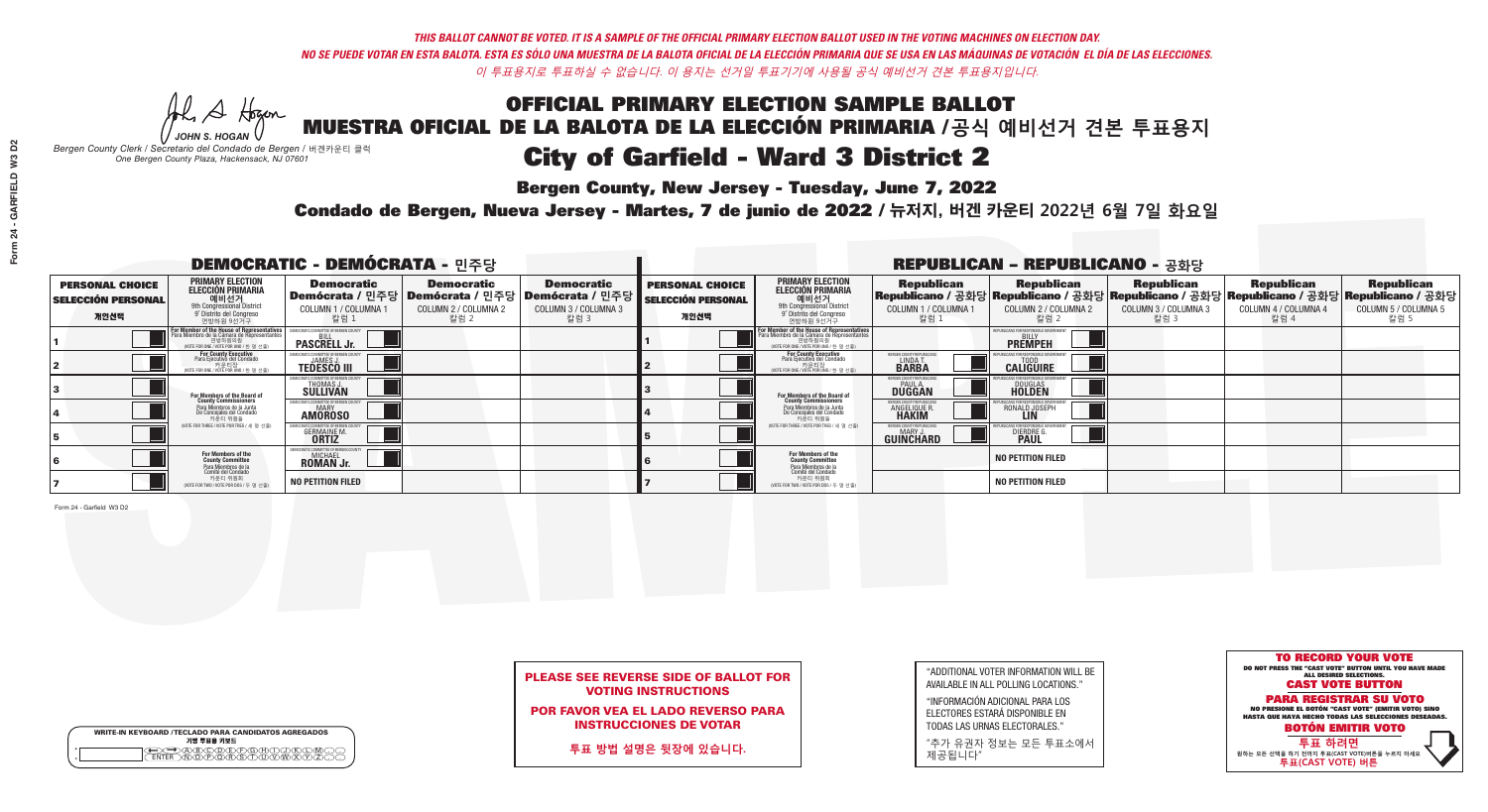## OFFICIAL PRIMARY ELECTION SAMPLE BALLOT MUESTRA OFICIAL DE LA BALOTA DE LA ELECCIÓN PRIMARIA /**공식 예비선거 견본 투표용지** City of Garfield - Ward 3 District 3

**Bergen County, New Jersey - Tuesday, June 7, 2022** 

A Hogan *JOHN S. HOGAN*

|                    | <b>WRITE-IN KEYBOARD /TECLADO PARA CANDIDATOS AGREGADOS</b><br>기명 투표용 키보드 |  |
|--------------------|---------------------------------------------------------------------------|--|
| $\circ$<br>$\circ$ | YEYEYAYAY<br>$\delta \infty$                                              |  |

*Bergen County Clerk / Secretario del Condado de Bergen /* 버겐카운티 클럭 *One Bergen County Plaza, Hackensack, NJ 07601*

![](_page_8_Picture_18.jpeg)

### PLEASE SEE REVERSE SIDE OF BALLOT FOR VOTING INSTRUCTIONS

POR FAVOR VEA EL LADO REVERSO PARA INSTRUCCIONES DE VOTAR

**투표 방법 설명은 뒷장에 있습니다.**

| "ADDITIONAL VOTER INFORMATION WILL BE |
|---------------------------------------|
| AVAILABLE IN ALL POLLING LOCATIONS."  |
|                                       |

"INFORMACIÓN ADICIONAL PARA LOS ELECTORES ESTARÁ DISPONIBLE EN TODAS LAS URNAS ELECTORALES."

"추가 유권자 정보는 모든 투표소에서 제공됩니다"

Condado de Bergen, Nueva Jersey - Martes, 7 de junio de 2022 / 뉴저지, 버겐 카운티 2022년 6월 7일 화요일 *One Bergen County Plaza, Hackensack, NJ 07601*

| <b>DEMOCRATIC - DEMÓCRATA - 민주당</b>                         |                                                                                                                                                         |                                                                |                                                   |                                                                                                        | <b>REPUBLICAN - REPUBLICANO - 공화당</b>                       |                                                                                                                                                             |                                                          |                                                                                                                                                |                                                   |                                                   |                                                   |  |
|-------------------------------------------------------------|---------------------------------------------------------------------------------------------------------------------------------------------------------|----------------------------------------------------------------|---------------------------------------------------|--------------------------------------------------------------------------------------------------------|-------------------------------------------------------------|-------------------------------------------------------------------------------------------------------------------------------------------------------------|----------------------------------------------------------|------------------------------------------------------------------------------------------------------------------------------------------------|---------------------------------------------------|---------------------------------------------------|---------------------------------------------------|--|
| <b>PERSONAL CHOICE</b><br><b>SELECCIÓN PERSONAL</b><br>개인선택 | <b>PRIMARY ELECTION</b><br><b>ELECCIÓN PRIMARIA</b><br>에비선거<br><sup>9th</sup> Congressional District<br><sup>9</sup> Distrito del Congreso<br>연방하원 9선거구 | <b>Democratic</b><br>COLUMN 1 / COLUMNA ·<br>칼럼 1              | <b>Democratic</b><br>COLUMN 2 / COLUMNA 2<br>칼럼 2 | <b>Democratic</b><br>│Demócrata / 민주당│Demócrata / 민주당│Demócrata / 민주당┃<br>COLUMN 3 / COLUMNA 3<br>칼럼 3 | <b>PERSONAL CHOICE</b><br><b>SELECCIÓN PERSONAL</b><br>개인선택 | <b>PRIMARY ELECTION</b><br>ELECCIÓN PRIMARIA<br>에비선거<br><sup>9th</sup> Congressional District<br><sup>9'</sup> Distrito del Congreso<br>연방하원 9선거구           | <b>Republican</b><br>COLUMN 1 / COLUMNA 1<br>'칼럼 ∶       | <b>Republican</b><br>Republicano / 공화당 Republicano / 공화당 Republicano / 공화당 Republicano / 공화당 Republicano / 공화당<br>COLUMN 2 / COLUMNA 2<br>칼럼 2 | <b>Republican</b><br>COLUMN 3 / COLUMNA 3<br>칼럼 3 | <b>Republican</b><br>COLUMN 4 / COLUMNA 4<br>칼럼 4 | <b>Republican</b><br>COLUMN 5 / COLUMNA 5<br>칼럼 5 |  |
|                                                             | or Member of the House of Representatives<br>ara Miembro de la Cámara de Representantes                                                                 | :OMMITTEE OF BERGEN C<br><b>PASCRELL Jr.</b>                   |                                                   |                                                                                                        |                                                             | F <mark>or Member of the House of Representatives</mark><br>Para Miembro de la Cámara de Representantes<br>연방하원의원<br>(VOTE FOR ONE / VOTE POR UNO / 한 명 선출) |                                                          | EPUBLICANS FOR RESPONSIBLE GOVERNM<br><b>PREMPEH</b>                                                                                           |                                                   |                                                   |                                                   |  |
|                                                             | For County Executive<br>Para Ejecutivo del Condado<br>가운티장<br>VOTE FOR ONE / VOTE POR UNO / 한 명 선출)                                                     | DEMOCRATIC COMMITTEE OF BERGEN (<br><b>TEDESCO III</b>         |                                                   |                                                                                                        |                                                             | <b>For County Executive</b><br>Para Ejecutivo del Condado<br>7 카운티장<br>(VOTE FOR ONE / VOTE POR UNO / 한 명 선출)                                               | BERGEN COUNTY REPUBLICA<br><b>LINDAT</b><br><b>BARBA</b> | <b>CALIGUIRE</b>                                                                                                                               |                                                   |                                                   |                                                   |  |
|                                                             | For Members of the Board of<br>County Commissioners                                                                                                     | <b>THOMAS J.</b><br><b>SULLIVAN</b>                            |                                                   |                                                                                                        |                                                             | For Members of the Board of<br>County Commissioners                                                                                                         | ERGEN COUNTY REPUBLICAN<br>PAUL A.<br>DUGGAN             | <b>DOUGLAS</b>                                                                                                                                 |                                                   |                                                   |                                                   |  |
|                                                             | Para Miembros de la Junta<br>De Concejales del Condado<br>카운티 위원들                                                                                       | ATIC COMMITTEE OF BERGEN COUN<br><b>MARY</b><br><b>AMOROSO</b> |                                                   |                                                                                                        |                                                             | Para Miembros de la Junta<br>De Concejales del Condado<br>카운티 위원들                                                                                           | ERGEN COUNTY REPUBLICAN<br><b>ANGELIQUE R</b>            | RONALD JOSEPH                                                                                                                                  |                                                   |                                                   |                                                   |  |
|                                                             | (VOTE FOR THREE / VOTE POR TRES / 세 명 선출)                                                                                                               | <b>GERMAINE M.</b><br><b>ORTIZ</b>                             |                                                   |                                                                                                        |                                                             | (VOTE FOR THREE / VOTE POR TRES / 세 명 선출)                                                                                                                   | ERGEN COUNTY REPUBLICAN<br><b>GUINCHARD</b>              | <b>DIERDRE</b>                                                                                                                                 |                                                   |                                                   |                                                   |  |
|                                                             | For Members of the<br>County Committee<br>Para Miembros de la<br>Comité del Condado                                                                     | <b>NO PETITION FILED</b>                                       |                                                   |                                                                                                        |                                                             | <b>For Members of the<br/>County Committee</b><br>Para Miembros de la<br>Comité del Condado                                                                 |                                                          | <b>NO PETITION FILED</b>                                                                                                                       |                                                   |                                                   |                                                   |  |
|                                                             | 카운티 위원회<br>(VOTE FOR TWO / VOTE POR DOS / 두 명 선출)                                                                                                       | <b>NO PETITION FILED</b>                                       |                                                   |                                                                                                        |                                                             | 카운티 위원회<br>(VOTE FOR TWO / VOTE POR DOS / 두 명 선출)                                                                                                           |                                                          | <b>NO PETITION FILED</b>                                                                                                                       |                                                   |                                                   |                                                   |  |

Form 24 - Garfield W3 D3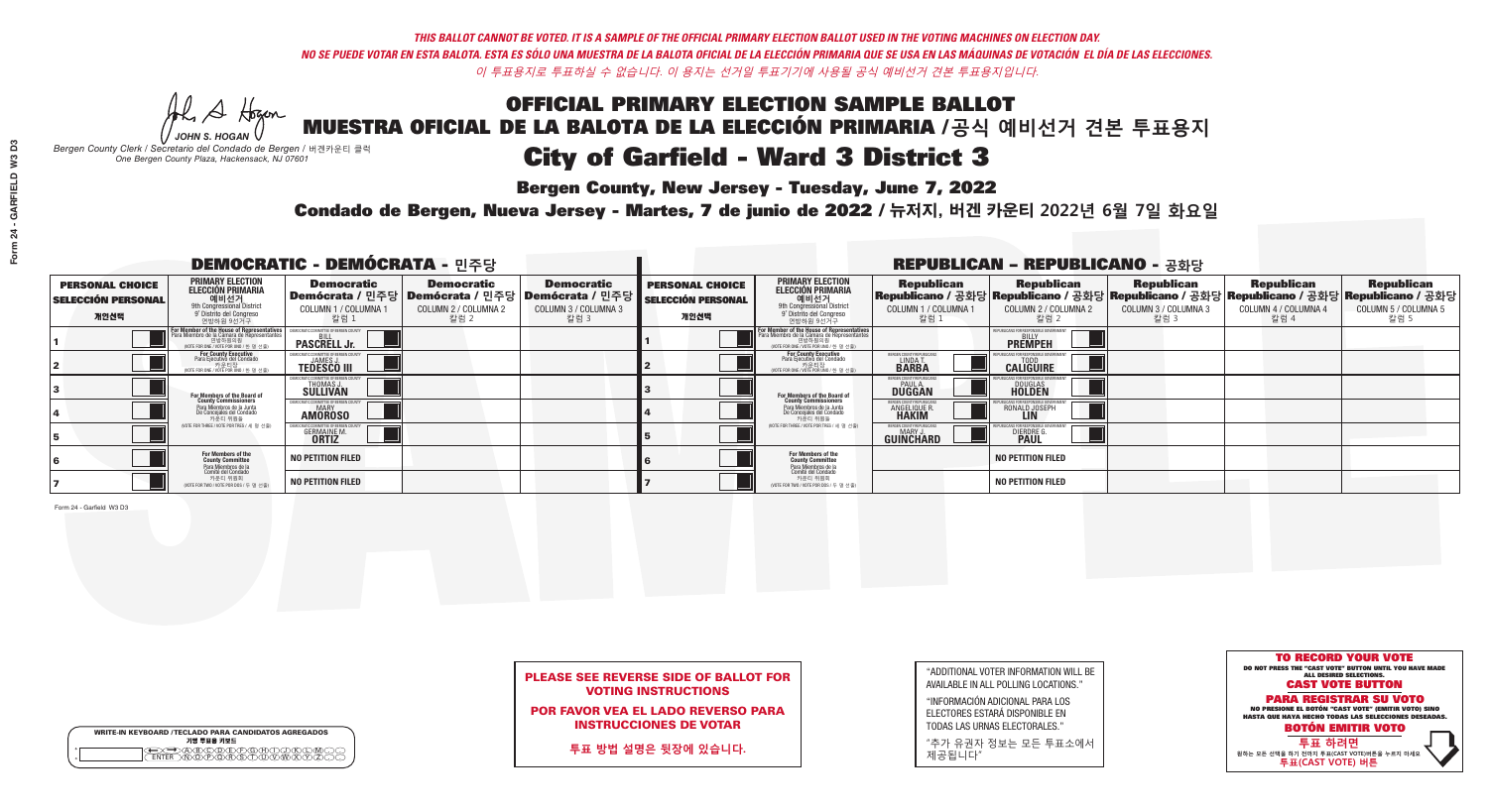# OFFICIAL PRIMARY ELECTION SAMPLE BALLOT MUESTRA OFICIAL DE LA BALOTA DE LA ELECCIÓN PRIMARIA /**공식 예비선거 견본 투표용지** City of Garfield - Ward 4 District 1

**Bergen County, New Jersey - Tuesday, June 7, 2022** 

A Hogan *JOHN S. HOGAN*

|         | <b>WRITE-IN KEYBOARD /TECLADO PARA CANDIDATOS AGREGADOS</b><br>기명 투표용 키보드 |
|---------|---------------------------------------------------------------------------|
| $\circ$ |                                                                           |

*Bergen County Clerk / Secretario del Condado de Bergen /* 버겐카운티 클럭 *One Bergen County Plaza, Hackensack, NJ 07601*

![](_page_9_Picture_18.jpeg)

## PLEASE SEE REVERSE SIDE OF BALLOT FOR VOTING INSTRUCTIONS

POR FAVOR VEA EL LADO REVERSO PARA INSTRUCCIONES DE VOTAR

**투표 방법 설명은 뒷장에 있습니다.**

| "ADDITIONAL VOTER INFORMATION WILL BE |
|---------------------------------------|
| AVAILABLE IN ALL POLLING LOCATIONS."  |
|                                       |

"INFORMACIÓN ADICIONAL PARA LOS ELECTORES ESTARÁ DISPONIBLE EN TODAS LAS URNAS ELECTORALES."

"추가 유권자 정보는 모든 투표소에서 제공됩니다"

Condado de Bergen, Nueva Jersey - Martes, 7 de junio de 2022 / 뉴저지, 버겐 카운티 2022년 6월 7일 화요일 *One Bergen County Plaza, Hackensack, NJ 07601*

| <b>DEMOCRATIC - DEMÓCRATA - 민주당</b>                         |                                                                                                                                        |                                                    |                                                   |                                                                                                              | <b>REPUBLICAN - REPUBLICANO - 공화당</b>                       |                                                                                                                                                             |                                                                      |                                                                                                                                                       |                                                   |                                                   |                                                   |  |
|-------------------------------------------------------------|----------------------------------------------------------------------------------------------------------------------------------------|----------------------------------------------------|---------------------------------------------------|--------------------------------------------------------------------------------------------------------------|-------------------------------------------------------------|-------------------------------------------------------------------------------------------------------------------------------------------------------------|----------------------------------------------------------------------|-------------------------------------------------------------------------------------------------------------------------------------------------------|---------------------------------------------------|---------------------------------------------------|---------------------------------------------------|--|
| <b>PERSONAL CHOICE</b><br><b>SELECCIÓN PERSONAL</b><br>개인선택 | <b>PRIMARY ELECTION</b><br>ELECCIÓN PRIMARIA<br>예비선거<br><sup>9th</sup> Congressional District<br>9° Distrito del Congreso<br>연방하원 9선거구 | <b>Democratic</b><br>COLUMN 1 / COLUMNA<br>칼럼 1    | <b>Democratic</b><br>COLUMN 2 / COLUMNA 2<br>칼럼 2 | <b>Democratic</b><br>  Demócrata / 민주당   Demócrata / 민주당   Demócrata / 민주당  <br>COLUMN 3 / COLUMNA 3<br>칼럼 3 | <b>PERSONAL CHOICE</b><br><b>SELECCIÓN PERSONAL</b><br>개인선택 | <b>PRIMARY ELECTION</b><br>ELECCIÓN PRIMARIA<br>예비선거<br><sup>9th</sup> Congressional District<br><sup>9'</sup> Distrito del Congreso<br>연방하원 9선거구           | <b>Republican</b><br>COLUMN 1 / COLUMNA 1<br>칼럼 1                    | <b>Republican</b><br>Republicano / 공화당 Republicano / 공화당 Republicano / 공화당 Republicano / 공화당 Republicano / 공화당<br>COLUMN 2 / COLUMNA 2<br><u>칼럼 2</u> | <b>Republican</b><br>COLUMN 3 / COLUMNA 3<br>칼럼 3 | <b>Republican</b><br>COLUMN 4 / COLUMNA 4<br>칼럼 4 | <b>Republican</b><br>COLUMN 5 / COLUMNA 5<br>칼럼 5 |  |
|                                                             | For Member of the House of Representatives<br>Para Miembro de la Cámara de Representantes                                              | COMMITTEE OF BERGEN COUN<br><b>PASCRELL Jr.</b>    |                                                   |                                                                                                              |                                                             | F <mark>or Member of the House of Representatives</mark><br>Para Miembro de la Cámara de Representantes<br>연방하원의원<br>(VOTE FOR ONE / VOTE POR UNO / 한 명 선출) |                                                                      | FPUBLICANS FOR RESPONSIBLE GOVERNMEN<br><b>PREMPEH</b>                                                                                                |                                                   |                                                   |                                                   |  |
|                                                             | For County Executive<br>Para Ejecutivo del Condado<br>VOTE FOR ONE / VOTE POR UNO / 한 명 선출)                                            | JAMES,<br><b>TEDESCO III</b>                       |                                                   |                                                                                                              |                                                             | For County Executive<br>Para Ejecutivo del Condado<br>가운티장<br>(VOTE FOR ONE / VOTE POR UNO / 한 명 선출)                                                        | ERGEN COUNTY REPUBLICA<br>LINDA T<br><b>BARBA</b>                    | <b>CALIGUIRE</b>                                                                                                                                      |                                                   |                                                   |                                                   |  |
|                                                             | For Members of the Board of<br>County Commissioners                                                                                    | OCRATIC COMMITTEE OF BERGEN CO<br>THOMAS J.        |                                                   |                                                                                                              |                                                             | <b>For Members of the Board of County Commissioners</b>                                                                                                     | BERGEN COUNTY REPUBLICAN<br><b>DUGGAN</b>                            | DOUGLAS<br><b>HOLDEN</b>                                                                                                                              |                                                   |                                                   |                                                   |  |
|                                                             | Para Miembros de la Junta<br>De Concejales del Condado<br>카우티 위원들                                                                      | ICRATIC COMMITTEE OF BERGEN COUN<br><b>AMOROSO</b> |                                                   |                                                                                                              |                                                             | Para Miembros de la Junta<br>De Concejales del Condado<br>카운티 위원들                                                                                           | <b>ERGEN COUNTY REPUBLICAN</b><br><b>ANGELIQUE R</b><br><b>HAKIM</b> | RONALD JOSEPH                                                                                                                                         |                                                   |                                                   |                                                   |  |
|                                                             | (VOTE FOR THREE / VOTE POR TRES / 세 명 선출)                                                                                              | <b>GERMAINE M.</b><br><b>ORTIZ</b>                 |                                                   |                                                                                                              |                                                             | (VOTE FOR THREE / VOTE POR TRES / 세 명 선출)                                                                                                                   | BERGEN COUNTY REPUBLICAN<br>MARY J<br><b>GUINCHARD</b>               | <b>DIERDRE</b>                                                                                                                                        |                                                   |                                                   |                                                   |  |
|                                                             | For Members of the<br>County Committee<br>Para Miembros de la                                                                          | MOCRATIC COMMITTEE OF BERGEN<br>MAMIE RUTH         |                                                   |                                                                                                              |                                                             | <b>For Members of the<br/>County Committee</b>                                                                                                              |                                                                      | <b>NO PETITION FILED</b>                                                                                                                              |                                                   |                                                   |                                                   |  |
|                                                             | Comité del Condado<br>카운티 위원회<br>(VOTE FOR TWO / VOTE POR DOS / 두 명 선출)                                                                | <b>NO PETITION FILED</b>                           |                                                   |                                                                                                              |                                                             | Para Miembros de la<br>Comité del Condado<br>카운티 위원회<br>(VOTE FOR TWO / VOTE POR DOS / 두 명 선출)                                                              |                                                                      | <b>NO PETITION FILED</b>                                                                                                                              |                                                   |                                                   |                                                   |  |

Form 24 - Garfield W4 D1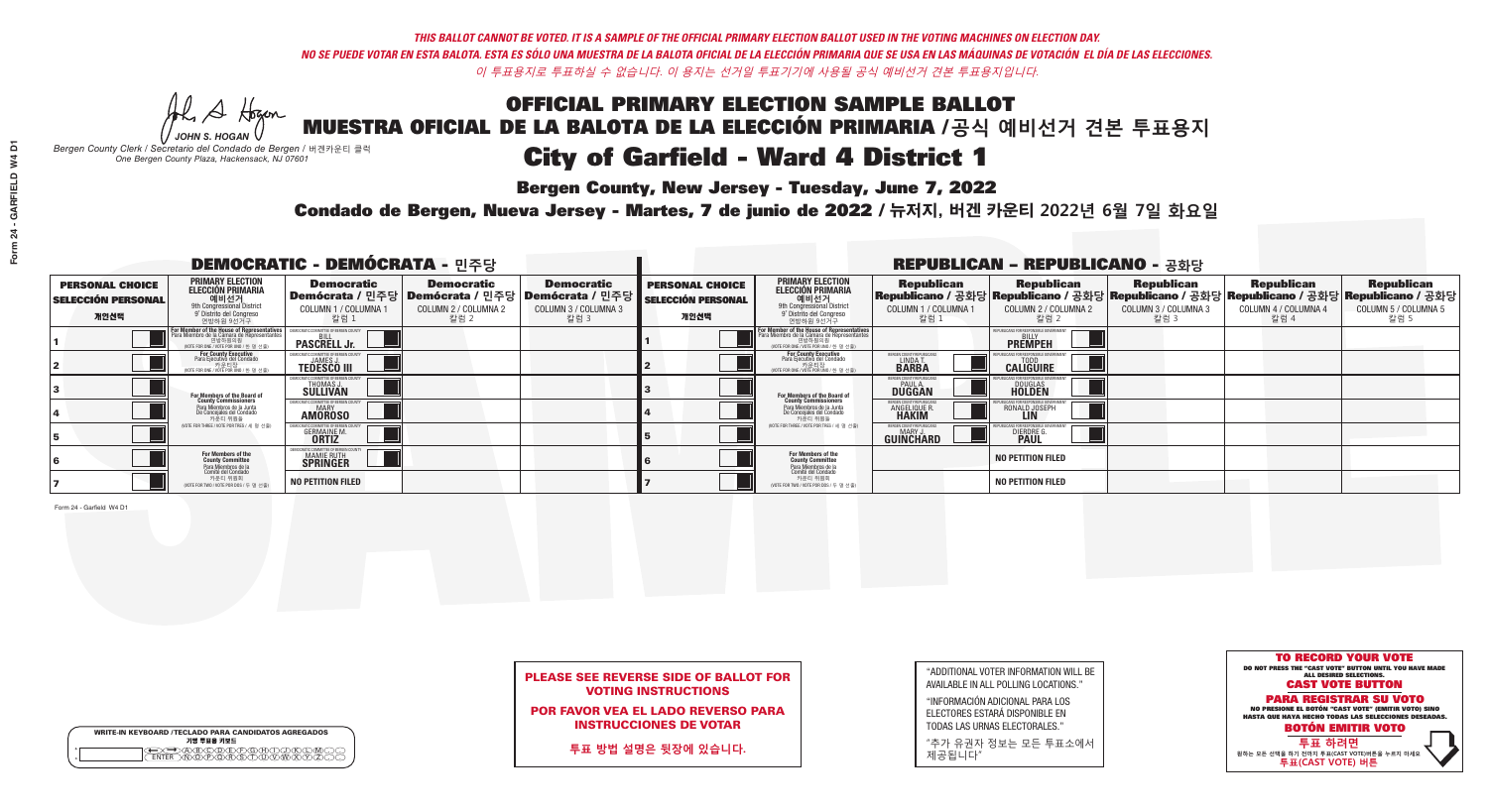## OFFICIAL PRIMARY ELECTION SAMPLE BALLOT MUESTRA OFICIAL DE LA BALOTA DE LA ELECCIÓN PRIMARIA /**공식 예비선거 견본 투표용지** City of Garfield - Ward 4 District 2

**Bergen County, New Jersey - Tuesday, June 7, 2022** 

A Hogan *JOHN S. HOGAN*

|              | <b>WRITE-IN KEYBOARD /TECLADO PARA CANDIDATOS AGREGADOS</b><br>기명 투표용 키보드 |
|--------------|---------------------------------------------------------------------------|
| ٥<br>$\circ$ | XO(D)(E)(F)(G)(H)(                                                        |

*Bergen County Clerk / Secretario del Condado de Bergen /* 버겐카운티 클럭 *One Bergen County Plaza, Hackensack, NJ 07601*

![](_page_10_Picture_18.jpeg)

## PLEASE SEE REVERSE SIDE OF BALLOT FOR VOTING INSTRUCTIONS

POR FAVOR VEA EL LADO REVERSO PARA INSTRUCCIONES DE VOTAR

**투표 방법 설명은 뒷장에 있습니다.**

| "ADDITIONAL VOTER INFORMATION WILL BE |
|---------------------------------------|
| AVAILABLE IN ALL POLLING LOCATIONS."  |
|                                       |

"INFORMACIÓN ADICIONAL PARA LOS ELECTORES ESTARÁ DISPONIBLE EN TODAS LAS URNAS ELECTORALES."

"추가 유권자 정보는 모든 투표소에서 제공됩니다"

Condado de Bergen, Nueva Jersey - Martes, 7 de junio de 2022 / 뉴저지, 버겐 카운티 2022년 6월 7일 화요일 *One Bergen County Plaza, Hackensack, NJ 07601*

| <b>DEMOCRATIC - DEMÓCRATA - 민주당</b>                         |                                                                                                                                                  |                                                              |                                                   |                                                                                                              | <b>REPUBLICAN - REPUBLICANO - 공화당</b>                       |                                                                                                                                                  |                                                             |                                                                                                                                                   |                                                   |                                                   |                                                   |  |
|-------------------------------------------------------------|--------------------------------------------------------------------------------------------------------------------------------------------------|--------------------------------------------------------------|---------------------------------------------------|--------------------------------------------------------------------------------------------------------------|-------------------------------------------------------------|--------------------------------------------------------------------------------------------------------------------------------------------------|-------------------------------------------------------------|---------------------------------------------------------------------------------------------------------------------------------------------------|---------------------------------------------------|---------------------------------------------------|---------------------------------------------------|--|
| <b>PERSONAL CHOICE</b><br><b>SELECCIÓN PERSONAL</b><br>개인선택 | <b>PRIMARY ELECTION</b><br>ELECCIÓN PRIMARIA<br>예비선거<br><sup>9th</sup> Congressional District<br>9° Distrito del Congreso<br>연방하원 9선거구           | <b>Democratic</b><br>COLUMN 1 / COLUMNA<br>칼럼 1              | <b>Democratic</b><br>COLUMN 2 / COLUMNA 2<br>칼럼 2 | <b>Democratic</b><br>  Demócrata / 민주당   Demócrata / 민주당   Demócrata / 민주당  <br>COLUMN 3 / COLUMNA 3<br>칼럼 3 | <b>PERSONAL CHOICE</b><br><b>SELECCIÓN PERSONAL</b><br>개인선택 | <b>PRIMARY ELECTION</b><br>ELECCIÓN PRIMARIA<br>9th Congressional District<br>9° Distrito del Congreso<br>연방하원 9선거구                              | <b>Republican</b><br>COLUMN 1 / COLUMNA 1<br>칼럼 1           | <b>Republican</b><br> Republicano / 공화당 Republicano / 공화당 Republicano / 공화당 Republicano / 공화당 Republicano / 공화당 <br>COLUMN 2 / COLUMNA 2<br>-칼럼 2 | <b>Republican</b><br>COLUMN 3 / COLUMNA 3<br>칼럼 3 | <b>Republican</b><br>COLUMN 4 / COLUMNA 4<br>칼럼 4 | <b>Republican</b><br>COLUMN 5 / COLUMNA 5<br>칼럼 5 |  |
|                                                             | F <mark>or Member of the House of Representatives</mark><br>Para Miembro de la Cámara de Representantes<br>WOTE FOR ONE / VOTE POR UNO / 한 명 선출) | COMMITTEE OF BERGEN CO<br><b>PASCRELL Jr.</b>                |                                                   |                                                                                                              |                                                             | F <mark>or Member of the House of Representatives</mark><br>Para Miembro de la Cámara de Representantes<br>NOTE FOR ONE / VOTE POR UNO / 한 명 선출) |                                                             | FPUBLICANS FOR RESPONSIBLE GOVERNMEN<br><b>PREMPEH</b>                                                                                            |                                                   |                                                   |                                                   |  |
|                                                             | For County Executive<br>Para Ejecutivo del Condado<br>vOTE FOR ONE / VOTE POR UNO / 한 명 선출)                                                      | JAMES,<br><b>TEDESCO III</b>                                 |                                                   |                                                                                                              |                                                             | For County Executive<br>Para Ejecutivo del Condado<br>가운티장<br>(VOTE FOR ONE / VOTE POR UNO / 한 명 선출)                                             | ERGEN COUNTY REPUBLICA<br>LINDA T<br><b>BARBA</b>           | <b>CALIGUIRE</b>                                                                                                                                  |                                                   |                                                   |                                                   |  |
|                                                             | For Members of the Board of<br>County Commissioners                                                                                              | <b>THOMAS J.</b><br><b>SULLIVAN</b>                          |                                                   |                                                                                                              |                                                             | <b>For Members of the Board of County Commissioners</b>                                                                                          | BERGEN COUNTY REPUBLICAN<br><b>PAUL A.</b><br><b>DUGGAN</b> | <b>DOUGLAS</b>                                                                                                                                    |                                                   |                                                   |                                                   |  |
|                                                             | Para Miembros de la Junta<br>De Concejales del Condado<br>카운티 위원들                                                                                | IC COMMITTEE OF RERGEN COUN<br><b>MARY</b><br><b>AMOROSO</b> |                                                   |                                                                                                              |                                                             | Para Miembros de la Junta<br>De Concejales del Condado<br>카운티 위원들                                                                                | <b>FRGEN COUNTY REPUBLICAN</b><br>ANGELIQUE R               | RONALD JOSEPH<br><b>LIN</b>                                                                                                                       |                                                   |                                                   |                                                   |  |
|                                                             | (VOTE FOR THREE / VOTE POR TRES / 세 명 선출)                                                                                                        | <b>GERMAINE M.</b><br><b>ORTIZ</b>                           |                                                   |                                                                                                              |                                                             | (VOTE FOR THREE / VOTE POR TRES / 세 명 선출)                                                                                                        | BERGEN COUNTY REPUBLICANS<br>MARY J.<br>GUINCHARD           | <b>DIERDRE</b>                                                                                                                                    |                                                   |                                                   |                                                   |  |
|                                                             | For Members of the<br>County Committee<br>Para Miembros de la<br>Comité del Condado                                                              | <b>NO PETITION FILED</b>                                     |                                                   |                                                                                                              |                                                             | For Members of the<br>County Committee<br>Para Miembros de la<br>Comité del Condado                                                              |                                                             | <b>NO PETITION FILED</b>                                                                                                                          |                                                   |                                                   |                                                   |  |
|                                                             | 카운티 위원회<br>(VOTE FOR TWO / VOTE POR DOS / 두 명 선출)                                                                                                | <b>NO PETITION FILED</b>                                     |                                                   |                                                                                                              |                                                             | 카운티 위원회<br>(VOTE FOR TWO / VOTE POR DOS / 두 명 선출)                                                                                                |                                                             | <b>NO PETITION FILED</b>                                                                                                                          |                                                   |                                                   |                                                   |  |

Form 24 - Garfield W4 D2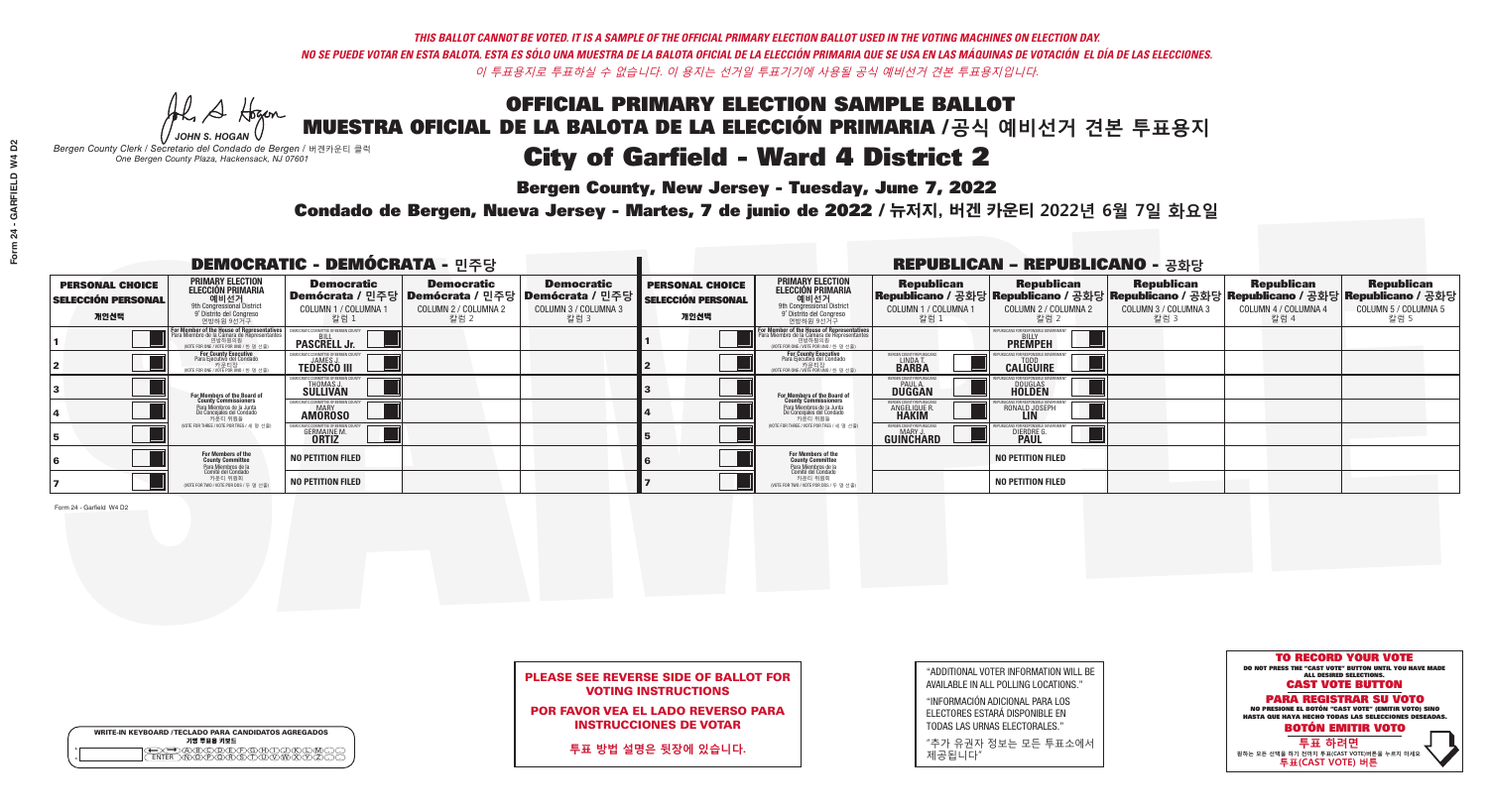## OFFICIAL PRIMARY ELECTION SAMPLE BALLOT MUESTRA OFICIAL DE LA BALOTA DE LA ELECCIÓN PRIMARIA /**공식 예비선거 견본 투표용지** City of Garfield - Ward 4 District 3

**Bergen County, New Jersey - Tuesday, June 7, 2022** 

A Hogan *JOHN S. HOGAN*

|                    | <b>WRITE-IN KEYBOARD /TECLADO PARA CANDIDATOS AGREGADOS</b><br>기명 투표용 키보드 |  |
|--------------------|---------------------------------------------------------------------------|--|
| $\circ$<br>$\circ$ | YEYEYAYAY<br>$\delta \infty$                                              |  |

*Bergen County Clerk / Secretario del Condado de Bergen /* 버겐카운티 클럭 *One Bergen County Plaza, Hackensack, NJ 07601*

![](_page_11_Picture_18.jpeg)

### PLEASE SEE REVERSE SIDE OF BALLOT FOR VOTING INSTRUCTIONS

POR FAVOR VEA EL LADO REVERSO PARA INSTRUCCIONES DE VOTAR

**투표 방법 설명은 뒷장에 있습니다.**

| "ADDITIONAL VOTER INFORMATION WILL BE |
|---------------------------------------|
| AVAILABLE IN ALL POLLING LOCATIONS."  |
|                                       |

"INFORMACIÓN ADICIONAL PARA LOS ELECTORES ESTARÁ DISPONIBLE EN TODAS LAS URNAS ELECTORALES."

"추가 유권자 정보는 모든 투표소에서 제공됩니다"

Condado de Bergen, Nueva Jersey - Martes, 7 de junio de 2022 / 뉴저지, 버겐 카운티 2022년 6월 7일 화요일 *One Bergen County Plaza, Hackensack, NJ 07601*

| <b>DEMOCRATIC - DEMÓCRATA - 민주당</b>                         |                                                                                                                                        |                                                    |                                                   |                                                                                                                    | <b>REPUBLICAN - REPUBLICANO - 공화당</b>                       |                                                                                                                                                             |                                                          |                                                                                                                                                |                                                   |                                                   |                                                   |  |
|-------------------------------------------------------------|----------------------------------------------------------------------------------------------------------------------------------------|----------------------------------------------------|---------------------------------------------------|--------------------------------------------------------------------------------------------------------------------|-------------------------------------------------------------|-------------------------------------------------------------------------------------------------------------------------------------------------------------|----------------------------------------------------------|------------------------------------------------------------------------------------------------------------------------------------------------|---------------------------------------------------|---------------------------------------------------|---------------------------------------------------|--|
| <b>PERSONAL CHOICE</b><br><b>SELECCIÓN PERSONAL</b><br>개인선택 | <b>PRIMARY ELECTION</b><br>ELECCIÓN PRIMARIA<br>예비선거<br><sup>9th</sup> Congressional District<br>9° Distrito del Congreso<br>연방하원 9선거구 | <b>Democratic</b><br>COLUMN 1 / COLUMNA<br>칼럼 1    | <b>Democratic</b><br>COLUMN 2 / COLUMNA 2<br>칼럼 2 | <b>Democratic</b><br>  Demócrata / 민주당   Demócrata / 민주당   Demócrata / 민주당 <br><b>COLUMN 3 / COLUMNA 3</b><br>칼럼 3 | <b>PERSONAL CHOICE</b><br><b>SELECCIÓN PERSONAL</b><br>개인선택 | <b>PRIMARY ELECTION</b><br>ELECCIÓN PRIMARIA<br>애비선거<br><sup>애</sup> Congressional District<br>º Distrito del Congreso<br>연방하원 9선거구                         | <b>Republican</b><br>COLUMN 1 / COLUMNA 1<br>칼럼 1        | <b>Republican</b><br>Republicano / 공화당 Republicano / 공화당 Republicano / 공화당 Republicano / 공화당 Republicano / 공화당<br>COLUMN 2 / COLUMNA 2<br>칼럼 2 | <b>Republican</b><br>COLUMN 3 / COLUMNA 3<br>칼럼 3 | <b>Republican</b><br>COLUMN 4 / COLUMNA 4<br>칼럼 4 | <b>Republican</b><br>COLUMN 5 / COLUMNA 5<br>칼럼 5 |  |
|                                                             | For Member of the House of Representatives<br>Para Miembro de la Cámara de Representantes                                              | COMMITTEE OF BERGEN COUN<br><b>PASCRELL Jr.</b>    |                                                   |                                                                                                                    |                                                             | F <mark>or Member of the House of Representatives</mark><br>Para Miembro de la Cámara de Representantes<br>연방하원의원<br>(VOTE FOR ONE / VOTE POR UNO / 한 명 선출) |                                                          | <b>FPUBLICANS FOR RESPONSIBLE GOVERNMEN</b><br><b>PREMPEH</b>                                                                                  |                                                   |                                                   |                                                   |  |
|                                                             | For County Executive<br>Para Ejecutivo del Condado<br>VOTE FOR ONE / VOTE POR UNO / 한 명 선출)                                            | <b>JAMES</b><br><b>TEDESCO III</b>                 |                                                   |                                                                                                                    |                                                             | For County Executive<br>Para Ejecutivo del Condado<br>. 카운티장<br>(VOTE FOR ONE / VOTE POR UNO / 한 명 선출)                                                      | BERGEN COUNTY REPUBLICA<br><b>LINDAT</b><br><b>BARBA</b> | <b>CALIGUIRE</b>                                                                                                                               |                                                   |                                                   |                                                   |  |
|                                                             | <b>For Members of the Board of<br/>County Commissioners</b>                                                                            | THOMAS J.                                          |                                                   |                                                                                                                    |                                                             | <b>For Members of the Board of County Commissioners</b>                                                                                                     | BERGEN COUNTY REPUBLICAN<br><b>DUGGAN</b>                | <b>DOUGLAS</b><br><b>HOLDEN</b>                                                                                                                |                                                   |                                                   |                                                   |  |
|                                                             | Para Miembros de la Junta<br>De Concejales del Condado<br>카우티 위원들                                                                      | ICRATIC COMMITTEE OF BERGEN COUN<br><b>AMOROSO</b> |                                                   |                                                                                                                    |                                                             | Para Miembros de la Junta<br>De Concejales del Condado<br>카운티 위원들                                                                                           | ERGEN COUNTY REPUBLICAN<br><b>ANGELIQUE F</b>            | RONALD JOSEPH                                                                                                                                  |                                                   |                                                   |                                                   |  |
|                                                             | (VOTE FOR THREE / VOTE POR TRES / 세 명 선출)                                                                                              | <b>GERMAINE M.</b><br><b>ORTIZ</b>                 |                                                   |                                                                                                                    |                                                             | (VOTE FOR THREE / VOTE POR TRES / 세 명 선출)                                                                                                                   | ERGEN COUNTY REPUBLICAN<br>MARY J<br><b>GUINCHARD</b>    | <b>DIERDRE G<br/>PAUL</b>                                                                                                                      |                                                   |                                                   |                                                   |  |
|                                                             | For Members of the<br>County Committee<br>Para Miembros de la<br>Comité del Condado                                                    | <b>NO PETITION FILED</b>                           |                                                   |                                                                                                                    |                                                             | For Members of the<br>County Committee                                                                                                                      |                                                          | <b>NO PETITION FILED</b>                                                                                                                       |                                                   |                                                   |                                                   |  |
|                                                             | 카운티 위원회<br>NOTE FOR TWO / VOTE POR DOS / 두 명 선출)                                                                                       | <b>NO PETITION FILED</b>                           |                                                   |                                                                                                                    |                                                             | Para Miembros de la<br>Comité del Condado<br>카운티 위원회<br>(VOTE FOR TWO / VOTE POR DOS / 두 명 선출)                                                              |                                                          | <b>NO PETITION FILED</b>                                                                                                                       |                                                   |                                                   |                                                   |  |

Form 24 - Garfield W4 D3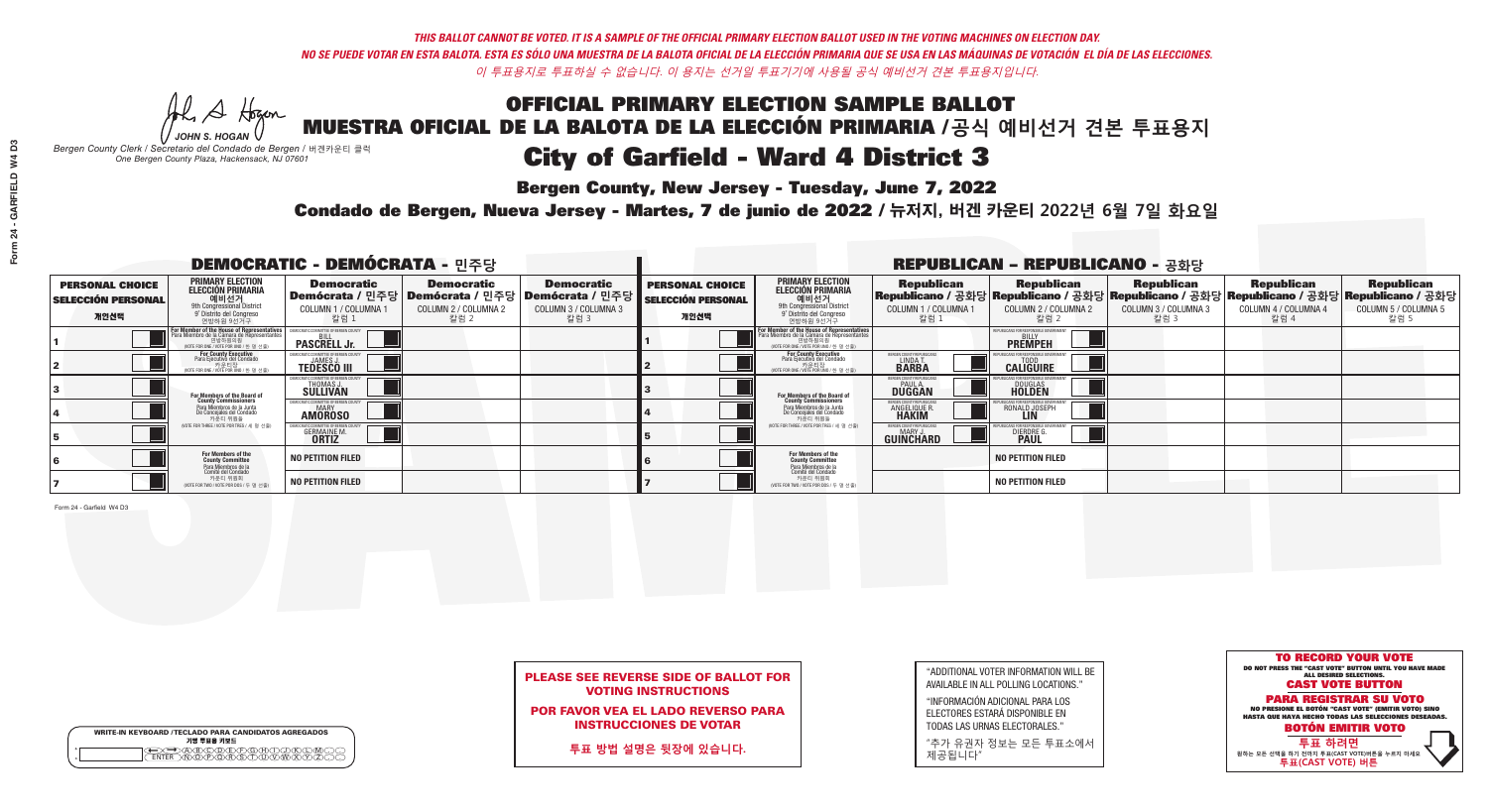# OFFICIAL PRIMARY ELECTION SAMPLE BALLOT MUESTRA OFICIAL DE LA BALOTA DE LA ELECCIÓN PRIMARIA /**공식 예비선거 견본 투표용지** City of Garfield - Ward 5 District 1

**Bergen County, New Jersey - Tuesday, June 7, 2022** 

A Hogan *JOHN S. HOGAN*

| <b>WRITE-IN KEYBOARD /TECLADO PARA CANDIDATOS AGREGADOS</b><br>기명 투표용 키보드 |
|---------------------------------------------------------------------------|
| (B)C)D(E)(F)(G)(H)(T)<br><u>ነቅለጀለጅ አ</u> ገ                                |

*Bergen County Clerk / Secretario del Condado de Bergen /* 버겐카운티 클럭 *One Bergen County Plaza, Hackensack, NJ 07601*

![](_page_12_Picture_18.jpeg)

### PLEASE SEE REVERSE SIDE OF BALLOT FOR VOTING INSTRUCTIONS

POR FAVOR VEA EL LADO REVERSO PARA INSTRUCCIONES DE VOTAR

**투표 방법 설명은 뒷장에 있습니다.**

| "ADDITIONAL VOTER INFORMATION WILL BE |
|---------------------------------------|
| AVAILABLE IN ALL POLLING LOCATIONS."  |
|                                       |

"INFORMACIÓN ADICIONAL PARA LOS ELECTORES ESTARÁ DISPONIBLE EN TODAS LAS URNAS ELECTORALES."

"추가 유권자 정보는 모든 투표소에서 제공됩니다"

Condado de Bergen, Nueva Jersey - Martes, 7 de junio de 2022 / 뉴저지, 버겐 카운티 2022년 6월 7일 화요일 *One Bergen County Plaza, Hackensack, NJ 07601*

|                                                             |                                                                                                                                                             | <b>DEMOCRATIC - DEMÓCRATA - 민주당</b>                               |                                                   |                                                                                                            | <b>REPUBLICAN - REPUBLICANO - 공화당</b>                       |                                                                                                                                                             |                                                             |                                                                                                                                                |                                                   |                                                   |                                                   |  |
|-------------------------------------------------------------|-------------------------------------------------------------------------------------------------------------------------------------------------------------|-------------------------------------------------------------------|---------------------------------------------------|------------------------------------------------------------------------------------------------------------|-------------------------------------------------------------|-------------------------------------------------------------------------------------------------------------------------------------------------------------|-------------------------------------------------------------|------------------------------------------------------------------------------------------------------------------------------------------------|---------------------------------------------------|---------------------------------------------------|---------------------------------------------------|--|
| <b>PERSONAL CHOICE</b><br><b>SELECCIÓN PERSONAL</b><br>개인선택 | <b>PRIMARY ELECTION</b><br><b>ELECCIÓN PRIMARIA</b><br>예비선거<br><sup>9th</sup> Congressional District<br><sup>9</sup> Distrito del Congreso<br>연방하원 9선거구     | <b>Democratic</b><br>COLUMN 1 / COLUMNA ·<br>칼럼 1                 | <b>Democratic</b><br>COLUMN 2 / COLUMNA 2<br>칼럼 2 | <b>Democratic</b><br>  Demócrata / 민주당   Demócrata / 민주당   Demócrata / 민주당<br>COLUMN 3 / COLUMNA 3<br>칼럼 3 | <b>PERSONAL CHOICE</b><br><b>SELECCIÓN PERSONAL</b><br>개인선택 | <b>PRIMARY ELECTION</b><br>ELECCIÓN PRIMARIA<br>예비선거<br><sup>9th</sup> Congressional District<br><sup>9'</sup> Distrito del Congreso<br>연방하원 9선거구           | <b>Republican</b><br>COLUMN 1 / COLUMNA 1<br>칼럼 1           | <b>Republican</b><br>Republicano / 공화당 Republicano / 공화당 Republicano / 공화당 Republicano / 공화당 Republicano / 공화당<br>COLUMN 2 / COLUMNA 2<br>칼럼 2 | <b>Republican</b><br>COLUMN 3 / COLUMNA 3<br>칼럼 3 | <b>Republican</b><br>COLUMN 4 / COLUMNA 4<br>칼럼 4 | <b>Republican</b><br>COLUMN 5 / COLUMNA 5<br>칼럼 5 |  |
|                                                             | F <mark>or Member of the House of Representatives</mark><br>Para Miembro de la Cámara de Representantes<br>연방하원의원<br>(VOTE FOR ONE / VOTE POR UNO / 한 명 선출) | OCRATIC COMMITTEE OF BERGEN CI<br><b>PASCRELL Jr.</b>             |                                                   |                                                                                                            |                                                             | F <mark>or Member of the House of Representatives</mark><br>Para Miembro de la Cámara de Representantes<br>연방하원의원<br>(VOTE FOR ONE / VOTE POR UNO / 한 명 선출) |                                                             | <b>FPUBLICANS FOR RESPONSIBLE GOVERNMEN</b><br><b>PREMPEH</b>                                                                                  |                                                   |                                                   |                                                   |  |
|                                                             | For County Executive<br>Para Ejecutivo del Condado<br>VOTE FOR ONE / VOTE POR UNO / 한 명 선출)                                                                 | JAMES.<br><b>TEDESCO III</b>                                      |                                                   |                                                                                                            |                                                             | For County Executive<br>Para Ejecutivo del Condado<br>- 카운티장<br>- 카운티장<br>^^OTE FOR ONE / VOTE POR UNO / 한 명 선춘                                             | BERGEN COUNTY REPUBLICA<br>LINDA T.                         | <b>CALIGUIRE</b>                                                                                                                               |                                                   |                                                   |                                                   |  |
|                                                             | For Members of the Board of<br>County Commissioners                                                                                                         | <b>THOMAS J.</b><br><b>SULLIVAN</b>                               |                                                   |                                                                                                            |                                                             | For Members of the Board of<br>County Commissioners                                                                                                         | BERGEN COUNTY REPUBLICAN<br><b>PAUL A.</b><br><b>DUGGAN</b> | <b>DOUGLAS</b><br><b>HOLDEN</b>                                                                                                                |                                                   |                                                   |                                                   |  |
|                                                             | Para Miembros de la Junta<br>De Concejales del Condado<br>카운티 위원들                                                                                           | CRATIC COMMITTEE OF BERGEN COUNT<br><b>AMOROSO</b>                |                                                   |                                                                                                            |                                                             | Para Miembros de la Junta<br>De Concejales del Condado<br>카운티 위원들                                                                                           | ERGEN COUNTY REPUBLICAN<br>ANGELIQUE R.<br><b>HAKIM</b>     | RONALD JOSEPH                                                                                                                                  |                                                   |                                                   |                                                   |  |
|                                                             | (VOTE FOR THREE / VOTE POR TRES / 세 명 선출)                                                                                                                   | <b>GERMAINE M.</b><br><b>ORTIZ</b>                                |                                                   |                                                                                                            |                                                             | (VOTE FOR THREE / VOTE POR TRES / 세 명 선출)                                                                                                                   | ERGEN COUNTY REPUBLICAN<br><b>GUINCHARD</b>                 | <b>DIERDRE G</b><br><b>PAUL</b>                                                                                                                |                                                   |                                                   |                                                   |  |
|                                                             | For Members of the<br>County Committee<br>Para Miembros de la<br>Comité del Condado                                                                         | DEMOCRATIC COMMITTEE OF BERGEN COUNTY<br>RICHARD M.<br>GIACOMARRO |                                                   |                                                                                                            |                                                             | <b>For Members of the<br/>County Committee</b><br>Para Miembros de la<br>Comité del Condado                                                                 |                                                             | <b>NO PETITION FILED</b>                                                                                                                       |                                                   |                                                   |                                                   |  |
|                                                             | 카운티 위원회<br>(VOTE FOR TWO / VOTE POR DOS / 두 명 선출)                                                                                                           | <b>EMOCRATIC COMMITTEE OF BERGEN O</b><br><b>VISOTCKY</b>         |                                                   |                                                                                                            |                                                             | 카운티 위원회<br>(VOTE FOR TWO / VOTE POR DOS / 두 명 선출)                                                                                                           |                                                             | <b>NO PETITION FILED</b>                                                                                                                       |                                                   |                                                   |                                                   |  |

Form 24 - Garfield W5 D1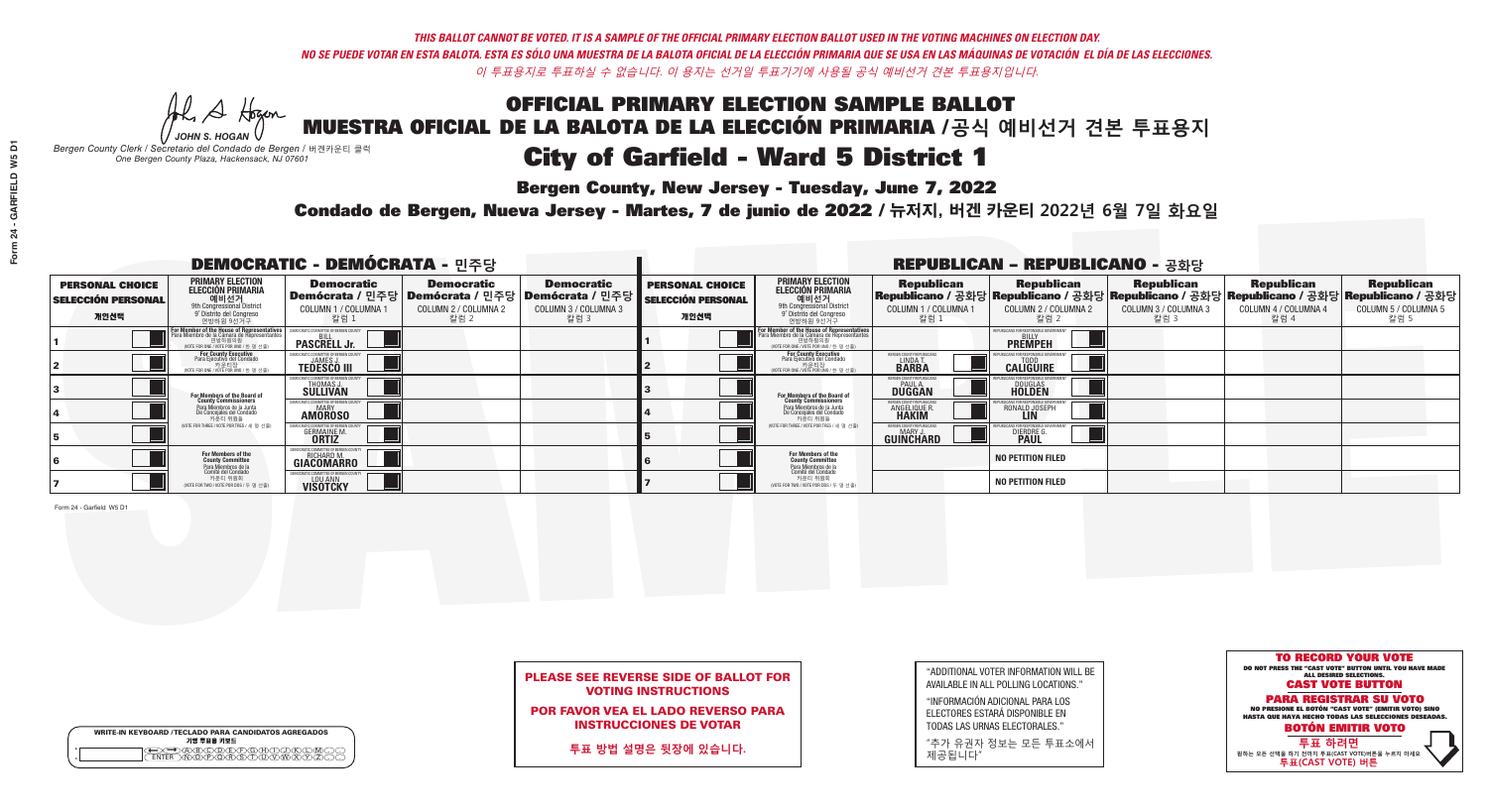## OFFICIAL PRIMARY ELECTION SAMPLE BALLOT MUESTRA OFICIAL DE LA BALOTA DE LA ELECCIÓN PRIMARIA /**공식 예비선거 견본 투표용지** City of Garfield - Ward 5 District 2

**Bergen County, New Jersey - Tuesday, June 7, 2022** 

A Hogan *JOHN S. HOGAN*

|         | <b>WRITE-IN KEYBOARD /TECLADO PARA CANDIDATOS AGREGADOS</b><br>기명 투표용 키보드 |  |
|---------|---------------------------------------------------------------------------|--|
| $\circ$ |                                                                           |  |

*Bergen County Clerk / Secretario del Condado de Bergen /* 버겐카운티 클럭 *One Bergen County Plaza, Hackensack, NJ 07601*

![](_page_13_Picture_18.jpeg)

### PLEASE SEE REVERSE SIDE OF BALLOT FOR VOTING INSTRUCTIONS

POR FAVOR VEA EL LADO REVERSO PARA INSTRUCCIONES DE VOTAR

**투표 방법 설명은 뒷장에 있습니다.**

| "ADDITIONAL VOTER INFORMATION WILL BE |
|---------------------------------------|
| AVAILABLE IN ALL POLLING LOCATIONS."  |
|                                       |

"INFORMACIÓN ADICIONAL PARA LOS ELECTORES ESTARÁ DISPONIBLE EN TODAS LAS URNAS ELECTORALES."

"추가 유권자 정보는 모든 투표소에서 제공됩니다"

Condado de Bergen, Nueva Jersey - Martes, 7 de junio de 2022 / 뉴저지, 버겐 카운티 2022년 6월 7일 화요일 *One Bergen County Plaza, Hackensack, NJ 07601*

|                                                             |                                                                                                                            | <b>DEMOCRATIC - DEMÓCRATA - 민주당</b>                           |                                                   |                                                                                                                   | <b>REPUBLICAN - REPUBLICANO - 공화당</b>                       |                                                                                                                                                   |                                                               |                                                                                                                                                |                                                   |                                                   |                                                   |  |
|-------------------------------------------------------------|----------------------------------------------------------------------------------------------------------------------------|---------------------------------------------------------------|---------------------------------------------------|-------------------------------------------------------------------------------------------------------------------|-------------------------------------------------------------|---------------------------------------------------------------------------------------------------------------------------------------------------|---------------------------------------------------------------|------------------------------------------------------------------------------------------------------------------------------------------------|---------------------------------------------------|---------------------------------------------------|---------------------------------------------------|--|
| <b>PERSONAL CHOICE</b><br><b>SELECCIÓN PERSONAL</b><br>개인선택 | <b>PRIMARY ELECTION</b><br>ELECCIÓN PRIMARIA<br>에비선거<br><sup>애비선거</sup><br><sup>9</sup> Distrite del Congreso<br>연방하원 9선거구 | <b>Democratic</b><br>COLUMN 1 / COLUMNA<br>칼럼 1               | <b>Democratic</b><br>COLUMN 2 / COLUMNA 2<br>칼럼 2 | <b>Democratic</b><br>  Demócrata / 민주당   Demócrata / 민주당   Demócrata / 민주당<br><b>COLUMN 3 / COLUMNA 3</b><br>칼럼 3 | <b>PERSONAL CHOICE</b><br><b>SELECCIÓN PERSONAL</b><br>개인선택 | <b>PRIMARY ELECTION</b><br>ELECCIÓN PRIMARIA<br>에비선거<br><sup>9th</sup> Congressional District<br><sup>9'</sup> Distrito del Congreso<br>연방하원 9선거구 | <b>Republican</b><br>COLUMN 1 / COLUMNA 1<br>칼럼 1             | <b>Republican</b><br>Republicano / 공화당 Republicano / 공화당 Republicano / 공화당 Republicano / 공화당 Republicano / 공화당<br>COLUMN 2 / COLUMNA 2<br>칼럼 2 | <b>Republican</b><br>COLUMN 3 / COLUMNA 3<br>칼럼 3 | <b>Republican</b><br>COLUMN 4 / COLUMNA 4<br>칼럼 4 | <b>Republican</b><br>COLUMN 5 / COLUMNA 5<br>칼럼 5 |  |
|                                                             | F <mark>or Member of the House of Representatives</mark><br>Para Miembro de la Cámara de Representantes                    | DEMOCRATIC COMMITTEE OF BERGEN COUP<br><b>PASCRELL Jr.</b>    |                                                   |                                                                                                                   |                                                             | F <mark>or Member of the House of Representatives</mark><br>Para Miembro de la Cámara de Representantes<br>(VOTE FOR ONE / VOTE POR UNO / 한 명 선출) |                                                               | FPUBLICANS FOR RESPONSIBLE GOVERNMEN<br><b>PREMPEH</b>                                                                                         |                                                   |                                                   |                                                   |  |
|                                                             | For County Executive<br>Para Ejecutivo del Condado<br>가운티장<br>VOTE FOR ONE / VOTE POR UNO / 한 명 선출)                        | <b>JAMES</b><br><b>TEDESCO III</b>                            |                                                   |                                                                                                                   |                                                             | For County Executive<br>Para Ejecutivo del Condado<br>7 카운티장<br>(VOTE FOR ONE / VOTE POR UNO / 한 명 선출)                                            | ERGEN COUNTY REPUBLICA<br><b>LINDAT</b><br><b>BARBA</b>       | <b>CALIGUIRE</b>                                                                                                                               |                                                   |                                                   |                                                   |  |
|                                                             | For Members of the Board of<br>County Commissioners                                                                        | <b>THOMAS J.</b><br><b>SULLIVAN</b>                           |                                                   |                                                                                                                   |                                                             | <b>For Members of the Board of County Commissioners</b>                                                                                           | ERGEN COUNTY REPUBLICAN<br><b>PAUL A.</b><br><b>DUGGAN</b>    | <b>DOUGLAS</b>                                                                                                                                 |                                                   |                                                   |                                                   |  |
|                                                             | Para Miembros de la Junta<br>De Concejales del Condado<br>카운티 위원들                                                          | IC COMMITTEE OF RERGEN COLIN<br><b>MARY</b><br><b>AMOROSO</b> |                                                   |                                                                                                                   |                                                             | Para Miembros de la Junta<br>De Concejales del Condado<br>카운티 위원들                                                                                 | ERGEN COUNTY REPUBLICAN<br><b>ANGELIQUE F</b>                 | RONALD JOSEPH                                                                                                                                  |                                                   |                                                   |                                                   |  |
|                                                             | (VOTE FOR THREE / VOTE POR TRES / 세 명 선출)                                                                                  | <b>GERMAINE M.</b><br><b>ORTIZ</b>                            |                                                   |                                                                                                                   |                                                             | (VOTE FOR THREE / VOTE POR TRES / 세 명 선출)                                                                                                         | <b>ERGEN COUNTY REPUBLICANS</b><br>MARY J<br><b>GUINCHARD</b> | <b>DIERDRE</b>                                                                                                                                 |                                                   |                                                   |                                                   |  |
|                                                             | For Members of the<br>County Committee<br>Para Miembros de la<br>Comité del Condado                                        | <b>NO PETITION FILED</b>                                      |                                                   |                                                                                                                   |                                                             | For Members of the<br>County Committee<br>Para Miembros de la<br>Comité del Condado                                                               |                                                               | <b>NO PETITION FILED</b>                                                                                                                       |                                                   |                                                   |                                                   |  |
|                                                             | 카운티 위원회<br>(VOTE FOR TWO / VOTE POR DOS / 두 명 선출)                                                                          | NO PETITION FILED                                             |                                                   |                                                                                                                   |                                                             | 카운티 위원회<br>(VOTE FOR TWO / VOTE POR DOS / 두 명 선출)                                                                                                 |                                                               | <b>NO PETITION FILED</b>                                                                                                                       |                                                   |                                                   |                                                   |  |

Form 24 - Garfield W5 D2